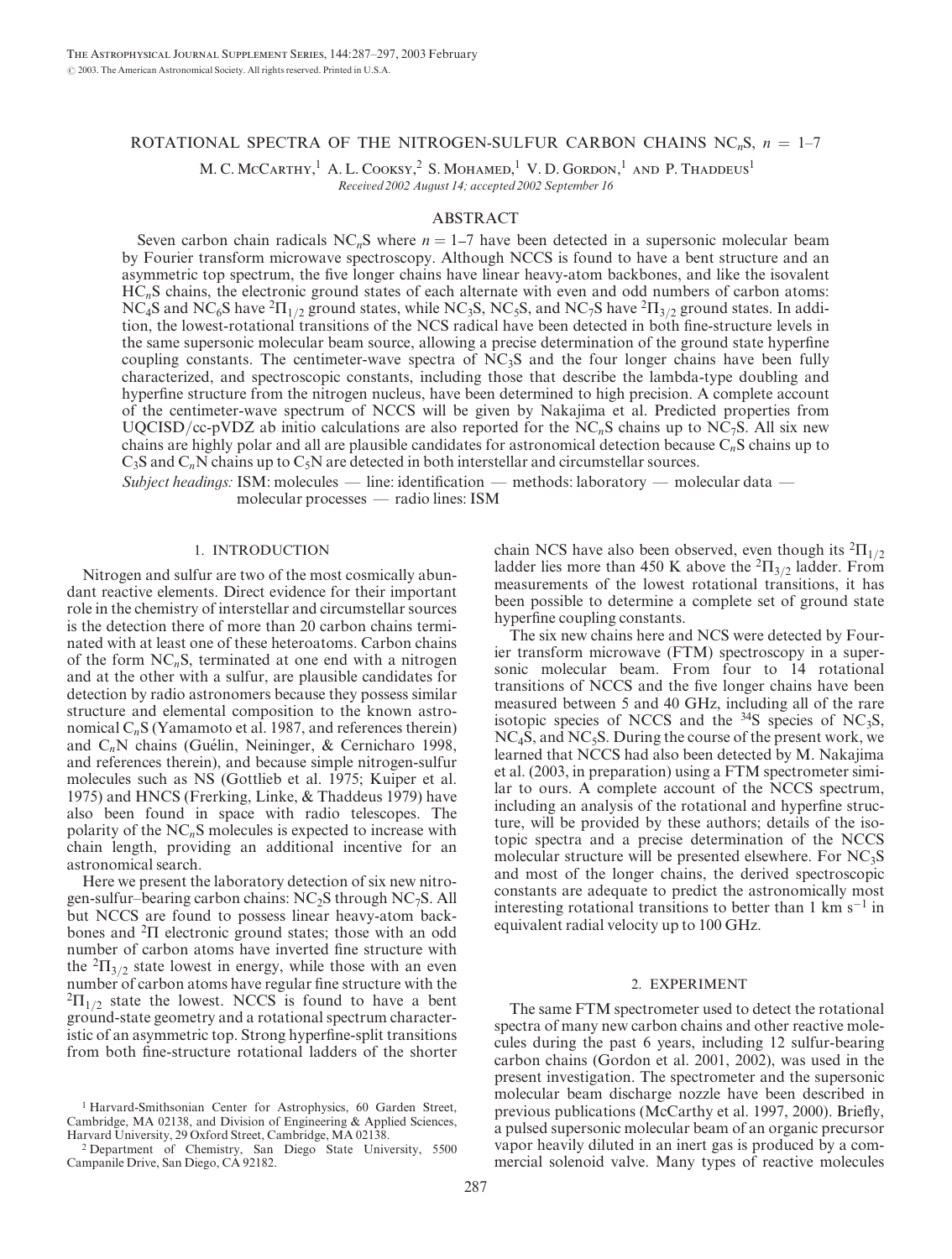are efficiently formed by applying a small electrical discharge in the throat of the supersonic nozzle, prior to adiabatic expansion. As the gas expands into the large Fabry-Perot cavity of the spectrometer, the molecules are rapidly cooled by collisions with the supersonic but kinetically cold inert gas to a fairly uniform rotational temperature of 2–3 K. When the gas fills the cavity, a short  $(1 \mu s)$ pulse of microwave radiation irradiates the molecules, and the subsequent free induction decay is detected with a sensitive microwave receiver. The spectrometer operates from 5 to 43 GHz and is fully computer controlled to the point where automated scans covering a wide range of frequencies or requiring many hours of integration, or both, can be conducted with little or no oversight. Rotational lines of known molecules are routinely monitored for calibration.

Since no ab initio geometries were available to guide laboratory searches for the new chains here, these were initially based on rotational constants calculated from the theoretical geometries of the  $C_nS$  chains (Lee 1997) by substituting a nitrogen atom for the terminal carbon atom in each species. The derived rotational constants were then scaled by the ratio of the experimental B value (Amano  $\&$  Amano 1991) to that calculated for NCS. Rotational transitions predicted in this way turned out to be fairly accurate: to better than 2% for all but NCCS. Since no lines were found at the expected frequencies for this radical, ab initio calculations at several levels of theory were performed to better estimate its ground state geometry and rotational constants and those of longer chains up to  $NC<sub>7</sub>S$  in the series.

The structures of linear and bent NCCS and  $NC_4$ S were predicted at the UQCISD level and compared to ROHFbased CI calculations, but only Hartree-Fock and UQCISD calculations have been carried out for the other  $NC_nS$ chains. Because sulfur is a relatively heavy atom and because the degree of the  $\pi$  conjugation is expected to be significant in these chains, single-reference ab initio calculations may be inaccurate owing to the high density of lowlying electronic states. In fact, spin contamination of the unrestricted Hartree-Fock wavefunction is extremely high in the series NC<sub>n</sub>S with  $n = 2-7$ ;  $\langle S^2 \rangle$  values are as high as 1.6 for NCCS and roughly 2.5 for  $NC_6S$  and  $NC_7S$ . This degree of contamination is substantially worse than typical

UHF-based coupled cluster calculations of other  $\pi$ -conjugated radicals of similar length, for which the predicted geometries and relative energies are in good agreement with the available experimental data. The UHF-based coupled cluster methods are nevertheless worth doing for the smaller chains here because rotational constants so calculated apparently converge much more rapidly than those done by ROHF-based methods, even when  $\langle S^2 \rangle$  values reached 1.5 for the UHF reference wavefunction (Wong & Radom 1995; Parker & Cooksy 1999). Furthermore, MCSCF calculations on NC4S with active spaces up to the full 13 electron  $\pi$  system—although immune to spin contamination—persist in predicting a bent geometry to be lowest in energy in apparent contradiction to the present experiments, whereas the UHF-based CI calculations correctly predict a linear geometry to be lowest in energy.

On the basis of extensive convergence tests of similar radicals (see e.g., Cooksy 2001), we have used Dunning's ccpVDZ basis set for all of the calculations here, with occasional use of the cc-pVTZ basis set for extrapolation. The UHF-based calculations were carried out using Gaussian 98 (Frisch et al. 1998), and the ROHF-based were carried out using Gamess (Schmidt et al. 1993).

Geometries and dipole moments for NCCS through NC7S, predicted from QCISD/cc-pVDZ calculations, are presented in Table 1 along with  $\langle S^2 \rangle$  values for the corresponding reference UHF wavefunction. ROHF-based calculations are in qualitative agreement with the QCISD results, except for NC4S, which is predicted by ROHF to be nonlinear with a CCS angle of 147*=*8. In both even and odd n species, there is little qualitative difference in the predicted bond structure at the nitrogen end: the CN bond is predicted to be essentially a triple bond, and the connected carbon chain has the characteristic bond order alternation of a polyyne, but with increasing cumulenic character toward the sulfur atom.

Unlike NCS and most of the longer chains, NCCS is predicted ab initio (see Table 1) to possess a  $^{2}A'$  ground state and a nonlinear backbone, with the CCS angle calculated to be 143° as shown in Figure 1; as a result, the expected rotational spectrum is that of a prolate asymmetric top, characterized by a series of nearly harmonically related lines with

| TABLE 1                                                                                                    |
|------------------------------------------------------------------------------------------------------------|
| QCISD/cc-pVDZ Optimized Geometries, Dipole Moments, and UHF Reference $\langle S^2 \rangle$ Values for the |
| $NC.S. n = 2-7 CHAINS$                                                                                     |

| $11 \cup n \cup n - 2$ / CHARS      |                                 |                                   |                                   |                        |                                  |                         |                                   |
|-------------------------------------|---------------------------------|-----------------------------------|-----------------------------------|------------------------|----------------------------------|-------------------------|-----------------------------------|
| Parameter                           | NC <sub>2</sub> S<br>$(^{2}A')$ | NC <sub>2</sub> S<br>$(^{2} \Pi)$ | NC <sub>3</sub> S<br>$(^{2} \Pi)$ | $NC_4S$<br>$(^{2}\Pi)$ | NC <sub>5</sub> S<br>$(^{2}\Pi)$ | $NC_6S$<br>$(^{2} \Pi)$ | NC <sub>7</sub> S<br>$(^{2} \Pi)$ |
|                                     | 1.176                           | 1.187                             | 1.176                             | 1.178                  | 1.172                            | 1.174                   | 1.170                             |
|                                     | 1.417                           | 1.368                             | 1.388                             | 1.386                  | 1.399                            | 1.395                   | 1.402                             |
|                                     |                                 |                                   | 1.249                             | 1.250                  | 1.229                            | 1.236                   | 1.223                             |
|                                     |                                 |                                   |                                   | 1.337                  | 1.369                            | 1.361                   | 1.383                             |
| $r_{CC}(A)$                         |                                 |                                   |                                   |                        | 1.256                            | 1.262                   | 1.236                             |
|                                     |                                 |                                   |                                   |                        |                                  | 1.325                   | 1.361                             |
|                                     |                                 |                                   |                                   |                        |                                  |                         | 1.260                             |
| $r_{\text{CS}}(A)$                  | 1.573                           | 1.560                             | 1.627                             | 1.565                  | 1.616                            | 1.568                   | 1.612                             |
| $\theta_{\text{CCS}}$ (deg)         | 141.5                           | 180                               | 180                               | 180                    | 180                              | 180                     | 180                               |
| $a_{\text{eff}}^{\text{a}}$ (MHz)   | 11.3                            | 22.7                              | 9.0                               | 15.4                   | 6.1                              | 10.8                    | 4.8                               |
| $\mu$ (D)                           | 2.49                            | 2.68                              | 2.97                              | 3.21                   | 3.36                             | 3.63                    | 3.59                              |
| $\mu_{ROHF}(D)$                     | 2.17                            | 2.51                              | 3.34                              | 3.03                   | 3.71                             | 3.34                    | 3.95                              |
| $\langle S^2\rangle_{\mathrm{UHF}}$ | 1.46                            | 1.49                              | 1.42                              | 1.95                   | 1.95                             | 2.47                    | 2.48                              |
|                                     |                                 |                                   |                                   |                        |                                  |                         |                                   |

 $a_{\text{def}} = a \pm (b+c)/2$ , where  $\pm$  refers to chains with odd and even numbers of carbon atoms, respectively.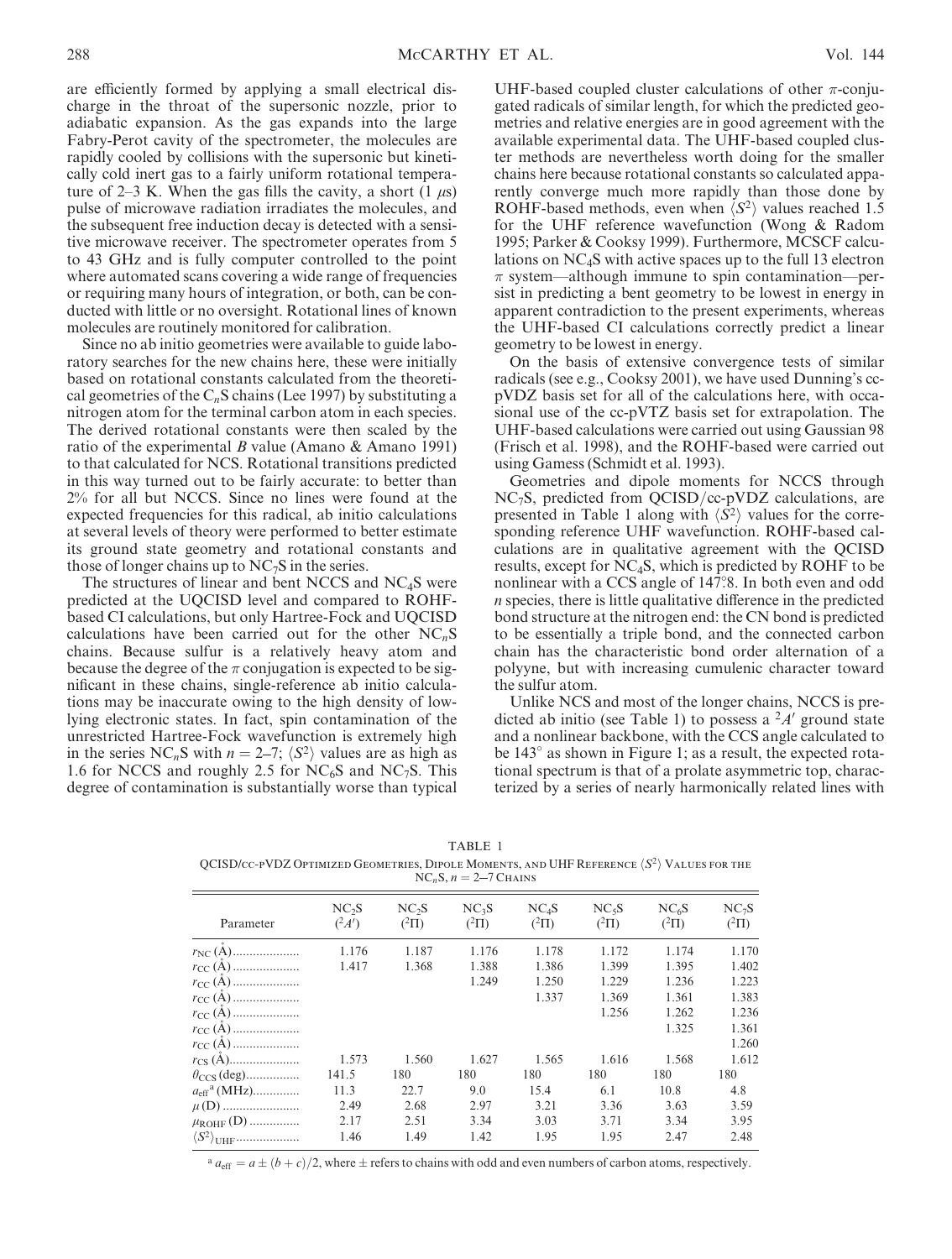

FIG. 1.-Molecular geometry of NCCS calculated at the QCISD/ccpVDZ level of theory. Bond lengths are in Angstroms, and bond angles are in degrees.

integer quantum numbers. A search covering a frequency range of  $\pm 2\%$  was then undertaken, and within 1% of the predicted frequencies, a series of strong, closely spaced magnetic lines was detected and assigned to the  $K_a = 0$  level of NCCS on the basis of chemical assays and other tests. Conclusive confirmation of this assignment was finally provided by detection of the more abundant rare isotopic species.

The optimal experimental conditions for the present radicals were found to be similar to those that produce strong lines of the nitrogen-bearing radicals  $C_nN$  and the isovalent sulfur-bearing radicals  $HC_nS$ : a low-current dc discharge of 1300–1600 V synchronized with a 300–480  $\mu$ s long gas pulse at a total pressure behind the nozzle of 2.5 ktorr (3.2 atm) and a total gas flow of 25–35 sccm (standard cubic centimeters per minute). With a precursor gas mixture of 0.6% cyanoacetylene (HCCCN) and  $0.1\%$  carbon disulfide (CS<sub>2</sub>) in Ne, lines of the known radicals NCS (Amano & Amano 1991) and HC4S (Hirahara, Ohshima, & Endo 1994) were readily observed. As was done for the  $HC_nS$  radicals, these experimental conditions were used in initial searches for the longer  $NC_nS$  chains; once found, the production of each radical was then optimized individually. The best conditions for the longer chains were very similar to those that optimize the shorter ones, except with slightly higher discharge voltage, increasing by about 100 V for each additional carbon atom.

The spectroscopic and chemical evidence for the assignments here is extremely good. For NC<sub>3</sub>S and the four longer chains, the experimental rotational constants are larger than those predicted ab initio by about 3%, and for NCCS,  $(B+C)/2$  of 2829 MHz is 0.8% larger than the theoretical result of 2807 MHz. The systematic underestimate of the computed rotational constants is consistent with vibrational effects, i.e., bending motion causes the vibrationally averaged experimental geometries to be more compact than the equilibrium geometries. The centrifugal distortion constants  $D_J$  of NC<sub>3</sub>S and the four longer molecules in the sequence are also close to those expected from the isovalent  $HC<sub>n</sub>S$  species. The absence of lines at subharmonic frequencies indicates that the carriers of the observed lines cannot be from larger or heavier molecules, and because the lines are harmonically related by half-integer (or integer for NCCS) quantum numbers, the carriers of the assigned lines are radicals. In addition, the rotational spectra of all six chains exhibit hyperfine structure that arises from the interaction of the nuclear spin with the unpaired electron; of the linear chains, all but  $NC_3S$ ,  $NC_5S$ , and  $NC_7S$  have resolvable splittings owing to lambda-doubling in a  ${}^{2}$  $\Pi$  state.

The observed lines also pass several other tests: they are only found in the presence of an electrical discharge through

gases containing both nitrogen and sulfur. The behavior of the observed lines in the presence of a magnetic field is also consistent with the assigned ground state of each molecule: lines of  $NC_4S$  and  $NC_6S$  are not modulated by a magnetic field of a few G, confirming that the ground state does not possess a large magnetic moment—as expected for a  ${}^{2}$  $\Pi_{1/2}$ state near the Hund's coupling case (a) limit. Lines of  $NC_3S$ and the two longer chains with an odd number of carbon atoms, however, are readily modulated with the same magnetic field, as expected for radicals with  ${}^{2} \Pi_{3/2}$  ground states; lines of NCCS behave in a similar way, as expected for a molecule with a  $2A'$  ground state. Definitive confirmation of the NCCS assignment is provided by isotopic substitution: lines of each of the four isotopic species were observed within 0.2% of those calculated from the theoretical structure. For NC<sub>3</sub>S, NC<sub>4</sub>S, and NC<sub>5</sub>S, lines of the  $34S$  species

#### 3. RESULTS AND ANALYSIS

were also found within 0.1% of the predicted frequencies.

## 3.1. The  $NC_{2n}S$  Sequence:  $NC_4S$  and  $NC_6S$

Each of the lower rotational transitions of  $NC_4S$  and  $NC_6S$  is split into six components by widely spaced lambdadoubling and closely spaced hfs from the spin 1 nitrogen nucleus. At least seven rotational transitions of both radicals fall within the frequency range of the FTM spectrometer; these and those of  $NC_4^{34}$ S are given in Tables 2, 3, and 4. A sample FTM spectrum of  $NC_4S$  is shown in Figure 2a. A standard effective Hamiltonian for a molecule in a  ${}^{2}\Pi$ electronic state (Brown et al. 1979; Amiot, Maillard, & Chauville 1981, Brown & Schubert 1982) was fitted to the measured transitions. With the fine-structure constant A constrained at  $44 \text{ cm}^{-1}$  (the HC<sub>3</sub>S value; Hirahara et al. 1994), at most six spectroscopic constants—the rotational constant B, centrifugal distortion D, two lambda-doubling constants  $p + 2q$  and  $(p + 2q)_D$ , and two hyperfine constants, the diagonal term  $a_{-} = a - (b + c)/2$  and the paritydependent term d—were required to reproduce the data to an accuracy of better than 3 kHz for each species. The spectroscopic constants derived for both radicals and NC<sup>34</sup> <sup>4</sup> S are summarized in Tables 5 and 6, respectively.

# 3.2. The  $NC_{2n+1}S$  Sequence: NCS, NC<sub>3</sub>S, NC<sub>5</sub>S, and NC<sub>7</sub>S

Although a number of rotational transitions of  $NC_3S$  and the longer chains here are accessible with our FTM spectrometer, because of the large rotational constant of NCS, only its three lowest rotational transitions ( $J' \leq 3.5$ ; Table 7), two in the  ${}^{2}\Pi_{1/2}$  ladder and one in the  ${}^{2}\Pi_{3/2}$  ladder, fall below the high-frequency cutoff (42 GHz) of the instrument. Somewhat surprisingly, transitions from both finestructure states were observed in the generally rotationally cold molecular beam ( $T_{\text{rot}} = 2-3$  K), even though the  ${}^{2} \Pi_{1/2}$ rotational ladder lies about 450 K above the  ${}^{2}$  $\Pi_{3/2}$  ladder. By constraining the fine-structure constant  $A_{SO}$  and the lambda-doubling constant  $q$  to the values derived previously from the millimeter-wave data (Amano & Amamo 1991), it was possible to reproduce the centimeter-wave frequencies to better than 3 kHz by varying nine spectroscopic constants in the  ${}^{2}\Pi$  Hamiltonian: B, D, two lambdadoubling constants  $[p + 2q$  and  $(p + 2q)_D$ , and five hyperfine coupling constants (a, b,  $b + c$ , d and eQq); if b is constrained to zero, the fit rms increases by nearly a factor of 2. The derived NCS constants (see Table 8) are in good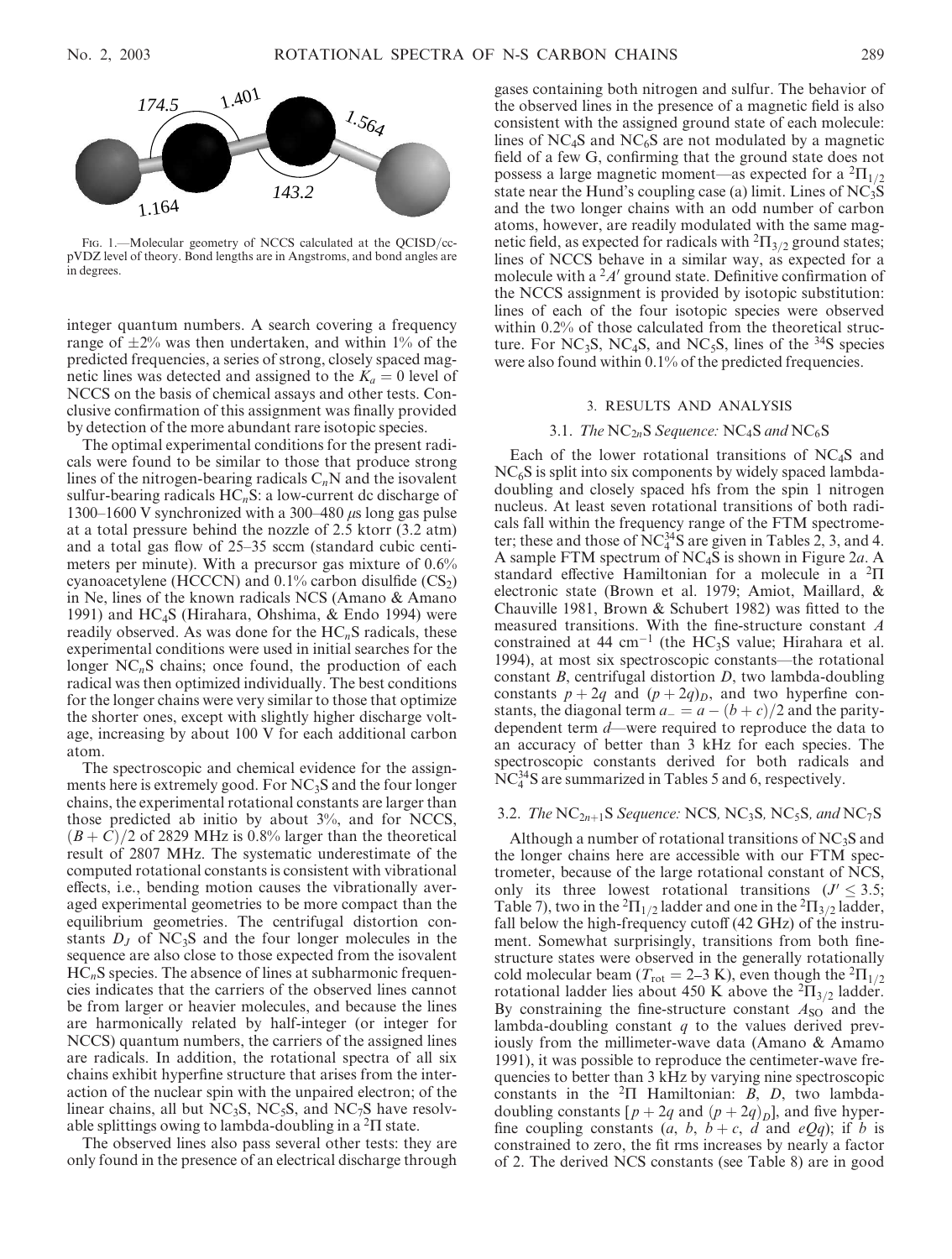

Fig. 2.—Sample spectra of NC<sub>4</sub>S and NC<sub>3</sub>S showing hfs and Doppler splitting. For NC<sub>4</sub>S,  $\Lambda$ -doubling is well-resolved, but for NC<sub>3</sub>S no such splitting is observed at our instrumental resolution of 10 kHz. The doublethe supersonic axial molecular beam with the standing wave of the confocal Fabry-Perot microwave cavity. The integration time for each spectrum was approximately 2 minutes.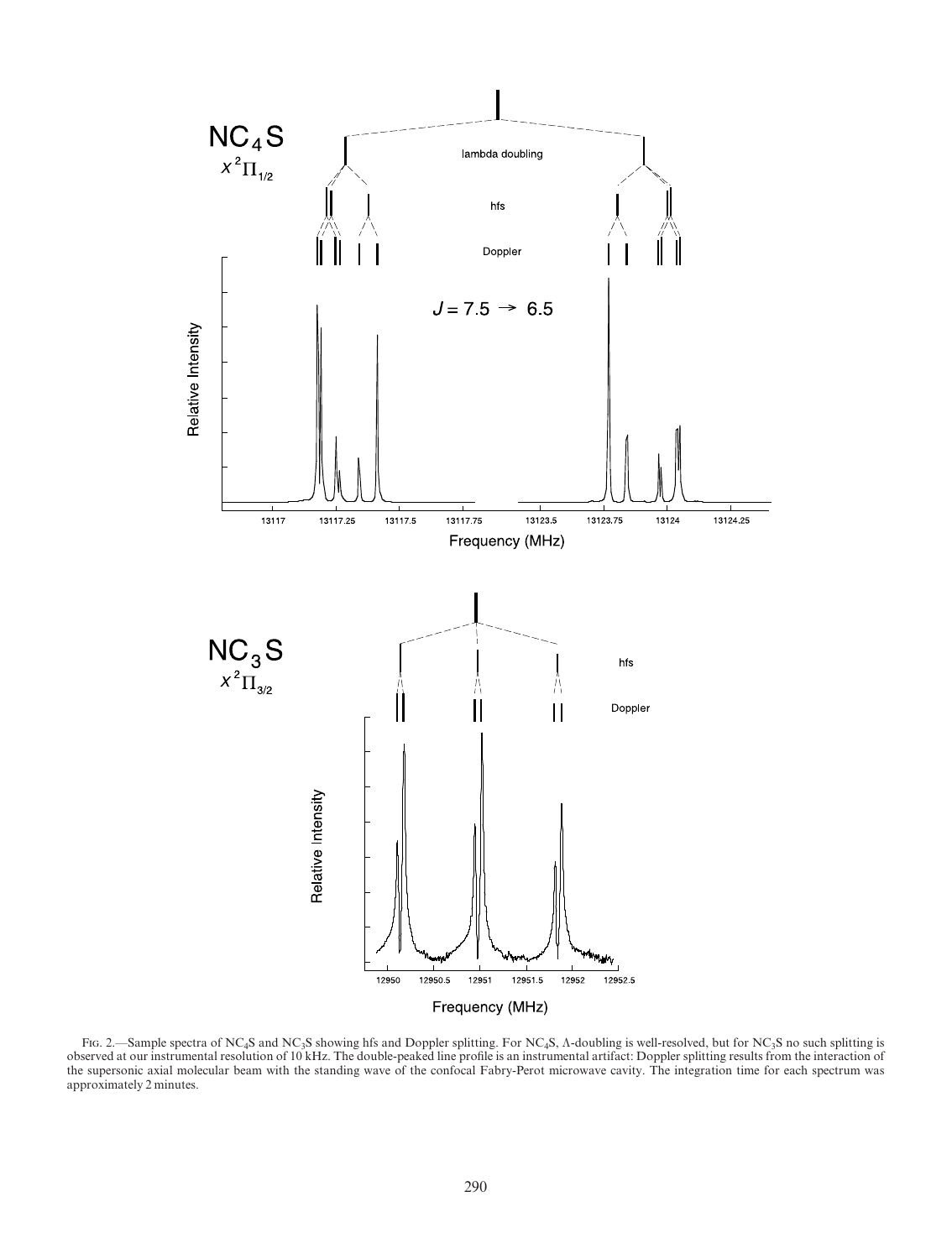TABLE 2 MEASURED ROTATIONAL TRANSITIONS OF NC<sub>4</sub>S IN THE  $X\,{}^{2}\Pi_{1/2}$  State

TABLE 3 MEASURED ROTATIONAL TRANSITIONS OF NC<sub>6</sub>S IN THE  $X^2\Pi_{1/2}$  State

| <b>TRANSITION</b>       |                                                | e/f                                  |                        | 0-C                       |
|-------------------------|------------------------------------------------|--------------------------------------|------------------------|---------------------------|
| $J \rightarrow J'$      | $F \to F'$                                     | $\Lambda$ Comp. <sup>a</sup>         | FREQUENCY<br>(MHz)     | (kHz)                     |
| $4.5 \rightarrow 3.5$   | $5.5 \rightarrow 4.5$                          | e                                    | 7868.752               | $^{-2}$                   |
|                         | $4.5 \rightarrow 3.5$                          | $\boldsymbol{e}$                     | 7868.793               | 1                         |
|                         | $3.5 \rightarrow 2.5$                          | $\boldsymbol{e}$                     | 7869.188               | 2                         |
|                         | $5.5 \rightarrow 4.5$                          | f                                    | 7875.545               | $\boldsymbol{0}$          |
|                         | $4.5 \rightarrow 3.5$                          | f                                    | 7876.168               | 2                         |
|                         | $3.5 \rightarrow 2.5$                          | f                                    | 7876.193               | 3                         |
| $5.5 \rightarrow 4.5$   | $6.5 \rightarrow 5.5$                          | $\epsilon$                           | 9618.285               | 1                         |
|                         | $5.5 \rightarrow 4.5$                          | $\boldsymbol{e}$                     | 9618.308               | $\boldsymbol{0}$          |
|                         | $4.5 \rightarrow 3.5$                          | $\ell$                               | 9618.580               | $^{-1}$                   |
|                         | $6.5 \rightarrow 5.5$                          | $\int$                               | 9624.965               | 0                         |
|                         | $5.5 \rightarrow 4.5$                          | f                                    | 9625.358               | -1                        |
|                         | $4.5 \rightarrow 3.5$                          | f                                    | 9625.375               | $-1$                      |
| $6.5 \rightarrow 5.5$   | $7.5 \rightarrow 6.5$                          | $\epsilon$                           | 11367.763              | 0                         |
|                         | $6.5 \rightarrow 5.5$                          | $\boldsymbol{e}$                     | 11367.780              | 0                         |
|                         | $5.5 \rightarrow 4.5$                          | $\ell$                               | 11367.978              | $^{-2}$                   |
|                         | $7.5 \rightarrow 6.5$                          | $\int$                               | 11374.380              | 1                         |
|                         | $6.5 \rightarrow 5.5$                          | $\int$                               | 11374.653              | 0                         |
|                         | $5.5 \rightarrow 4.5$                          | f                                    | 11374.663              | $^{-2}$<br>$\mathfrak{2}$ |
| $7.5 \rightarrow 6.5$   | $8.5 \rightarrow 7.5$<br>$7.5 \rightarrow 6.5$ | $\boldsymbol{e}$                     | 13117.216<br>13117.229 | 3                         |
|                         | $6.5 \rightarrow 5.5$                          | $\boldsymbol{e}$<br>$\boldsymbol{e}$ | 13117.379              | 0                         |
|                         | $8.5 \rightarrow 7.5$                          | $\int$                               | 13123.792              | 1                         |
|                         | $7.5 \rightarrow 6.5$                          | f                                    | 13123.989              | $^{-2}$                   |
|                         | $6.5 \rightarrow 5.5$                          | f                                    | 13123.999              | $^{-2}$                   |
| $8.5 \rightarrow 7.5$   | $9.5 \rightarrow 8.5$                          | $\boldsymbol{e}$                     | 14866.647              | $\boldsymbol{0}$          |
|                         | $8.5 \rightarrow 7.5$                          | $\ell$                               | 14866.657              | 1                         |
|                         | $7.5 \rightarrow 6.5$                          | $\boldsymbol{e}$                     | 14866.775              | $^{-2}$                   |
|                         | $9.5 \rightarrow 8.5$                          | $\int$                               | 14873.199              | $\boldsymbol{0}$          |
|                         | $8.5 \rightarrow 7.5$                          | f                                    | 14873.356              | 4                         |
|                         | $7.5 \rightarrow 6.5$                          | f                                    | 14873.356              | -4                        |
| $9.5 \rightarrow 8.5$   | $10.5 \rightarrow 9.5$                         | $\boldsymbol{e}$                     | 16616.066              | $^{-2}$                   |
|                         | $9.5 \rightarrow 8.5$                          | $\ell$                               | 16616.066              | -9                        |
|                         | $8.5 \rightarrow 7.5$                          | $\boldsymbol{e}$                     | 16616.171              | $^{-2}$                   |
|                         | $10.5 \rightarrow 9.5$                         | f                                    | 16622.606              | 2                         |
|                         | $9.5 \rightarrow 8.5$                          | f                                    | 16622.724              | -1                        |
|                         | $8.5 \rightarrow 7.5$                          | f                                    | 16622.724              | $^{-7}$                   |
| $10.5 \rightarrow 9.5$  | $11.5 \rightarrow 10.5$                        | $\epsilon$                           | 18365.488              | 9                         |
|                         | $10.5 \rightarrow 9.5$                         | $\ell$                               | 18365.488              | 4                         |
|                         | $9.5 \rightarrow 8.5$                          | $\boldsymbol{e}$                     | 18365.563              | $^{-2}$                   |
|                         | $11.5 \rightarrow 10.5$                        | f                                    | 18372.006              | 0                         |
|                         | $10.5 \rightarrow 9.5$                         | f                                    | 18372.106              | 2                         |
|                         | $9.5 \rightarrow 8.5$                          | f                                    | 18372.106              | $^{-3}$                   |
| $11.5 \rightarrow 10.5$ | $12.5 \rightarrow 11.5$                        | $\boldsymbol{e}$                     | 20114.887              | 5                         |
|                         | $11.5 \rightarrow 10.5$                        | $\boldsymbol{e}$                     | 20114.887              | 0                         |
|                         | $10.5 \rightarrow 9.5$                         | $\boldsymbol{e}$                     | 20114.952              | $^{-2}$                   |
|                         | $12.5 \rightarrow 11.5$                        | f                                    | 20121.407              | $\mathfrak{2}$            |
|                         | $11.5 \rightarrow 10.5$                        | f                                    | 20121.487              | $\mathbf{1}$              |
|                         | $10.5 \rightarrow 9.5$                         | f                                    | 20121.487              | $^{-3}$                   |
| $12.5 \rightarrow 11.5$ | $13.5 \rightarrow 12.5$                        | $\epsilon$                           | 21864.285              | 7                         |
|                         | $12.5 \rightarrow 11.5$                        | $\boldsymbol{e}$                     | 21864.285              | 3                         |
|                         | $11.5 \rightarrow 10.5$                        | $\boldsymbol{\varrho}$               | 21864.340              | 0                         |
|                         | $13.5 \rightarrow 12.5$                        | f                                    | 21870.800              | 0                         |
|                         | $12.5 \rightarrow 11.5$                        | f                                    | 21870.868              | 0                         |
|                         | $11.5 \rightarrow 10.5$                        | f                                    | 21870.868              | $-4$                      |

| TRANSITION              |                                                    |                                     |                        |                  |
|-------------------------|----------------------------------------------------|-------------------------------------|------------------------|------------------|
| $J \to J'$              | $F \to F'$                                         | e/f<br>$\Lambda$ Comp. <sup>a</sup> | FREQUENCY<br>(MHz)     | 0-C<br>(kHz)     |
| $9.5 \rightarrow 8.5$   | $10.5 \rightarrow 9.5$                             | $\boldsymbol{e}$                    | 7511.785               | $^{-2}$          |
|                         | $9.5 \rightarrow 8.5$                              | $\ell$                              | 7511.785               | $-3$             |
|                         | $8.5 \rightarrow 7.5$                              | $\ell$                              | 7511.842               | 4                |
|                         | $10.5 \rightarrow 9.5$                             | f                                   | 7514.620               | -2               |
|                         | $9.5 \rightarrow 8.5$                              | f                                   | 7514.685               | 2                |
|                         | $8.5 \rightarrow 7.5$                              | f                                   | 7514.685               | $\boldsymbol{0}$ |
| $10.5 \rightarrow 9.5$  | $11.5 \rightarrow 10.5$                            | $\boldsymbol{e}$                    | 8302.660               | 0                |
|                         | $10.5 \rightarrow 9.5$                             | $\boldsymbol{\varrho}$              | 8302.660               | $-1$             |
|                         | $9.5 \rightarrow 8.5$                              | $\ell$                              | 8302.702               | $-1$             |
|                         | $11.5 \rightarrow 10.5$                            | f                                   | 8305.489               | 2                |
|                         | $10.5 \rightarrow 9.5$                             | f                                   | 8305.539               | 2                |
|                         | $9.5 \rightarrow 8.5$                              | f                                   | 8305.539               | 1                |
| $12.5 \rightarrow 11.5$ | $13.5 \rightarrow 12.5$                            | $\boldsymbol{e}$                    | 9884.401               | 2                |
|                         | $12.5 \rightarrow 11.5$                            | $\boldsymbol{\varrho}$              | 9884.401               | 1                |
|                         | $11.5 \rightarrow 10.5$                            | $\ell$                              | 9884.428               | -2               |
|                         | $13.5 \rightarrow 12.5$                            | f                                   | 9887.216               | 1                |
|                         | $12.5 \rightarrow 11.5$                            | f                                   | 9887.248               | $-1$             |
|                         | $11.5 \rightarrow 10.5$                            | f                                   | 9887.248               | $^{-2}$          |
| $13.5 \rightarrow 12.5$ | $14.5 \rightarrow 13.5$                            | $\boldsymbol{\varrho}$              | 10675.267              | 1                |
|                         | $13.5 \rightarrow 12.5$                            | $\ell$                              | 10675.267              | $\boldsymbol{0}$ |
|                         | $12.5 \rightarrow 11.5$                            | $\ell$                              | 10675.290              | $^{-3}$          |
|                         | $14.5 \rightarrow 13.5$                            | f                                   | 10678.077              | $^{-1}$          |
|                         | $13.5 \rightarrow 12.5$                            | f                                   | 10678.108              | 1                |
|                         | $12.5 \rightarrow 11.5$                            | f                                   | 10678.108              | 0                |
| $14.5 \rightarrow 13.5$ | $15.5 \rightarrow 14.5$                            | $\boldsymbol{\varrho}$              | 11466.135              | 3                |
|                         | $14.5 \rightarrow 13.5$                            | $\ell$                              | 11466.135              | 2                |
|                         | $13.5 \rightarrow 12.5$                            | $\ell$                              | 11466.155              | $\boldsymbol{0}$ |
|                         | $15.5 \rightarrow 14.5$                            | f                                   | 11468.939              | $-1$             |
|                         | $14.5 \rightarrow 13.5$                            | f                                   | 11468.964              | -2               |
|                         | $13.5 \rightarrow 12.5$                            | f                                   | 11468.964              | $^{-2}$          |
| $15.5 \rightarrow 14.5$ | $16.5 \rightarrow 15.5$                            | $\boldsymbol{\varrho}$              | 12256.997              | 1                |
|                         | $15.5 \rightarrow 14.5$<br>$14.5 \rightarrow 13.5$ | $\ell$                              | 12256.997              | 0                |
|                         |                                                    | $\ell$                              | 12257.017              | 0                |
|                         | $16.5 \rightarrow 15.5$<br>$15.5 \rightarrow 14.5$ | f<br>f                              | 12259.802<br>12259.823 | 0<br>$-1$        |
|                         | $14.5 \rightarrow 13.5$                            | f                                   | 12259.823              | -2               |
| $16.5 \rightarrow 15.5$ | $17.5 \rightarrow 16.5$                            | $\ell$                              | 13047.861              | 2                |
|                         | $16.5 \rightarrow 15.5$                            | $\ell$                              | 13047.861              | 1                |
|                         | $17.5 \rightarrow 16.5$                            | f                                   | 13050.664              | $\boldsymbol{0}$ |
|                         | $16.5 \rightarrow 15.5$                            | f                                   | 13050.681              | $-1$             |
|                         | $15.5 \rightarrow 14.5$                            | f                                   | 13050.681              | $^{-2}$          |
| $17.5 \rightarrow 16.5$ | $18.5 \rightarrow 17.5$                            | $\boldsymbol{e}$                    | 13838.723              | 2                |
|                         | $17.5 \rightarrow 16.5$                            | $\boldsymbol{e}$                    | 13838.723              | 1                |
|                         | $18.5 \rightarrow 17.5$                            | f                                   | 13841.523              | 0                |
|                         | $17.5 \rightarrow 16.5$                            | f                                   | 13841.542              | 2                |
|                         | $16.5 \rightarrow 15.5$                            | f                                   | 13841.542              | 1                |
| $18.5 \rightarrow 17.5$ | $19.5 \rightarrow 18.5$                            | $\boldsymbol{e}$                    | 14629.583              | 1                |
|                         | $18.5 \rightarrow 17.5$                            | $\boldsymbol{e}$                    | 14629.583              | 0                |
|                         | $18.5 \rightarrow 17.5$                            | f                                   | 14632.397              | $-1$             |
|                         | $17.5 \rightarrow 16.5$                            | f                                   | 14632.397              | $^{-1}$          |
| $19.5 \rightarrow 18.5$ | $20.5 \rightarrow 19.5$                            | $\boldsymbol{e}$                    | 15420.442              | 0                |
|                         | $19.5 \rightarrow 18.5$                            | $\boldsymbol{e}$                    | 15420.442              | 0                |
|                         | $20.5 \rightarrow 19.5$                            | f                                   | 15423.241              | 0                |
|                         | $19.5 \rightarrow 18.5$                            | f                                   | 15423.254              | $\boldsymbol{0}$ |
|                         | $18.5 \rightarrow 17.5$                            | f                                   | 15423.254              | $-1$             |
|                         |                                                    |                                     |                        |                  |

Nores.—Estimated 1  $\sigma$  measurement uncertainty is 2 kHz for isolated lines and 5 kHz for blended lines. Calculated frequencies were derived from the best-fit constants in Table 5.

a Designation of  $e$  and  $f$  levels is based on the assumption that the hyperfine constant d is positive.

Nores.—Estimated 1  $\sigma$  measurement uncertainty is 2 kHz for isolated lines and 5 kHz for blended lines. Calculated frequencies were derived from the best-fit constants in Table 5.

a Designation of  $e$  and  $f$  levels is based on the assumption that the hyperfine constant  $d$  is positive.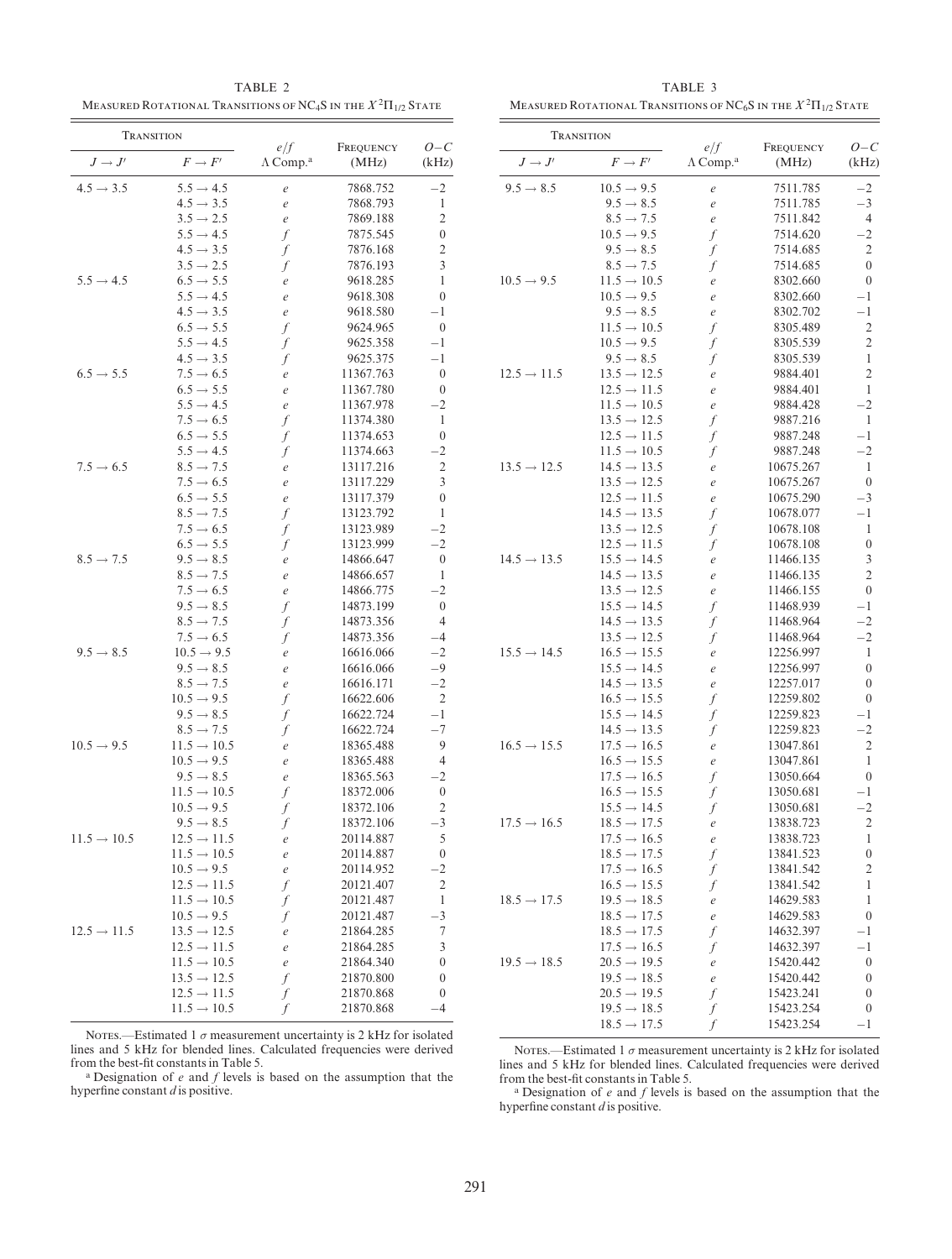|                         | <b>TRANSITION</b>       | e/f                          | FREQUENCY | $O-C$            |
|-------------------------|-------------------------|------------------------------|-----------|------------------|
| $J \rightarrow J'$      | $F \to F'$              | $\Lambda$ Comp. <sup>a</sup> | (MHz)     | (kHz)            |
| $5.5 \rightarrow 4.5$   | $6.5 \rightarrow 5.5$   | $\ell$                       | 9375.549  | $\overline{2}$   |
|                         | $5.5 \rightarrow 4.5$   | $\boldsymbol{e}$             | 9375.569  | $-2$             |
|                         | $4.5 \rightarrow 3.5$   | $\boldsymbol{\varrho}$       | 9375.843  | $\mathbf{1}$     |
|                         | $6.5 \rightarrow 5.5$   | $\int$                       | 9382.076  | $-2$             |
|                         | $5.5 \rightarrow 4.5$   | f                            | 9382.468  | $-1$             |
|                         | $4.5 \rightarrow 3.5$   | f                            | 9382.486  | $\boldsymbol{0}$ |
| $6.5 \rightarrow 5.5$   | $7.5 \rightarrow 6.5$   | $\boldsymbol{e}$             | 11080.880 | $\mathfrak{2}$   |
|                         | $6.5 \rightarrow 5.5$   | $\ell$                       | 11080.895 | $\overline{0}$   |
|                         | $5.5 \rightarrow 4.5$   | $\ell$                       | 11081.093 | $\overline{0}$   |
| $7.5 \rightarrow 6.5$   | $8.5 \rightarrow 7.5$   | $\ell$                       | 12786.180 | $-2$             |
|                         | $7.5 \rightarrow 6.5$   | $\mathcal{C}_{0}$            | 12786.194 | $\theta$         |
|                         | $6.5 \rightarrow 5.5$   | $\ell$                       | 12786.344 | $-2$             |
|                         | $8.5 \rightarrow 7.5$   | $\int$                       | 12792.605 | $-1$             |
|                         | $7.5 \rightarrow 6.5$   | $\int$                       | 12792.806 | $\mathbf{1}$     |
|                         | $6.5 \rightarrow 5.5$   | f                            | 12792.816 | $\mathfrak{2}$   |
| $8.5 \rightarrow 7.5$   | $9.5 \rightarrow 8.5$   | $\boldsymbol{e}$             | 14491.469 | 1                |
|                         | $8.5 \rightarrow 7.5$   | $\ell$                       | 14491.478 | 1                |
|                         | $7.5 \rightarrow 6.5$   | $\ell$                       | 14491.594 | $-3$             |
|                         | $9.5 \rightarrow 8.5$   | $\int$                       | 14497.865 | $\mathbf{0}$     |
|                         | $8.5 \rightarrow 7.5$   | f                            | 14498.015 | $-2$             |
|                         | $7.5 \rightarrow 6.5$   | $\int$                       | 14498.025 | $\boldsymbol{0}$ |
| $9.5 \rightarrow 8.5$   | $10.5 \rightarrow 9.5$  | e                            | 16196.739 | $-3$             |
|                         | $9.5 \rightarrow 8.5$   | $\ell$                       | 16196.739 | $-10$            |
|                         | $8.5 \rightarrow 7.5$   | $\boldsymbol{e}$             | 16196.847 | 1                |
|                         | $10.5 \rightarrow 9.5$  | $\int$                       | 16203.126 | 4                |
|                         | $9.5 \rightarrow 8.5$   | f                            | 16203.244 | $\overline{2}$   |
|                         | $8.5 \rightarrow 7.5$   | f                            | 16203.244 | $-4$             |
| $10.5 \rightarrow 9.5$  | $11.5 \rightarrow 10.5$ | $\boldsymbol{e}$             | 17902.003 | $^{-3}$          |
|                         | $10.5 \rightarrow 9.5$  | $\ell$                       | 17902.003 | -9               |
|                         | $9.5 \rightarrow 8.5$   | $\boldsymbol{e}$             | 17902.098 | 6                |
|                         | $11.5 \rightarrow 10.5$ | f                            | 17908.378 | 4                |
|                         | $10.5 \rightarrow 9.5$  | $\int$                       | 17908.474 | 3                |
|                         | $9.5 \rightarrow 8.5$   | f                            | 17908.474 | $-2$             |
| $11.5 \rightarrow 10.5$ | $12.5 \rightarrow 11.5$ | $\ell$                       | 19607.267 | 4                |
|                         | $11.5 \rightarrow 10.5$ | $\ell$                       | 19607.267 | $-1$             |
|                         | $10.5 \rightarrow 9.5$  | $\ell$                       | 19607.334 | $-1$             |
|                         | $12.5 \rightarrow 11.5$ | $\int$                       | 19613.618 | $-5$             |
|                         | $11.5 \rightarrow 10.5$ | $\int$                       | 19613.708 | 4                |
|                         | $10.5 \rightarrow 9.5$  |                              | 19613.708 | $\overline{0}$   |

Nores.—Estimated 1  $\sigma$  measurement uncertainty is 2 kHz for isolated lines and 5 kHz for blended lines. Calculated frequencies were derived from the best-fit constants in Table 6.

<sup>a</sup> Designation of  $e$  and  $f$  levels is based on the assumption that the hyperfine constant  $d$  is positive.

agreement with those previously reported by Amano & Amano (1991).

Hyperfine structure was also observed in the lower rotational transitions of NC<sub>3</sub>S, NC<sub>5</sub>S, and NC<sub>7</sub>S, but lambdadoubling was unresolved at our instrumental resolution of 10 kHz. The measured transition frequencies are given in Tables 9, 10, and 11, those of  $NC_3^{34}S$  and  $NC_5^{34}S$  are given in Tables 12 and 13, and a sample spectra of  $NC_3S$  is shown in Figure 2b. The measurements were analyzed in the same way as the  $NC_4S$  and  $NC_6S$  data, except the fine-structure constant A was constrained to  $-327$  cm<sup>-1</sup> (i.e., the NCS value). Three parameters were required to reproduce the experimental data to a rms of better than 3 kHz for each molecule: *B*, *D*, and the hyperfine coupling constant,  $a_+ = a + (b+c)/2$ . The magnitude of the NC<sub>3</sub>S lambdadoubling constant  $q$  is expected to be extremely small by

extrapolation from NCS; the lack of any splitting at our instrumental resolution implies that  $q \le 0.2$  MHz—an upper limit that is roughly two and one-half times larger than  $q \sim 0.08$  MHz expected by extrapolation (i.e., the q of NCS scaled by the ratio of the rotational constant of  $NC_3S$ to that of NCS). The spectroscopic constants of these three longer chains are summarized in Table 14; constants for the 34S isotopic species are given in Table 6.

### 4. DISCUSSION

A structural anomaly is immediately apparent in the molecules studied here: NCCS is bent, but NCS and the five longer homologous chains with both odd and even numbers of carbon atoms up to  $NC<sub>7</sub>S$  have linear (or nearly linear) heavy-atom backbones. All of the closely related  $HC_nS$ chains up to  $HC_8S$  (Gordon et al. 2002) except HCS (Habara, Yamamoto, & Amano 2002) are also known to be linear. In contrast, rotational studies of the  $HC_nO$  chains up to HC4O demonstrate that all of these molecules are significantly nonlinear, with the two longer chains possessing bent carbon-chain backbones which depart from linearity by about 20° (Cooksy et al. 1994; Kohguchi, Ohshima, & Endo 1994).

Only NCCS and NC4S are predicted to have nonlinear equilibrium geometries in ROHF/cc-pVDZ geometry optimizations of the NC<sub>n</sub>S sequence to  $n = 7$ . These geometries can be understood in terms of a simple structural argument: bending the chain tends to localize the unpaired electron in an  $sp^2$  hybrid orbital and disrupts the  $\pi$  system conjugation in the plane of the bend. Breaking the conjugation is destabilizing, but localizing the unpaired electron often compensates by increasing the s character of its orbital, increasing the electron-nuclear interaction of that orbital. Bending the CCS chain in the plane of the unpaired electron orbital tends to stabilize the radical when  $n$  is even, because the unpaired electron is localized near the end of the chain, minimizing any impact on the conjugation. However, conjugation becomes more important as the chain length increases because the highest occupied molecular orbital (HOMO) has less antibonding character in the longer chains (the number of nodes increases half as fast as the chain length). Consequently, the predicted barrier to linearity in NC<sub>4</sub>S is only 2 kJ mol<sup>-1</sup> at the ROHF level, compared to 16 kJ mol<sup>-1</sup> for NCCS, and UHF and UQCISD calculations predict  $NC_4S$  to be linear. In  $NC_6S$ , the HOMO has about the same energy in the bent and linear configurations, and ROHF and UHF predictions agree that the structure should be linear.

The odd  $NC<sub>n</sub>S$  species have less tendency to bend, regardless of chain length, because bending tends to localize the unpaired electron toward the middle of the carbon chain. Bending the CCS subunit imposes a  $C-C=S$  bond distribution on those atoms, but when  $n$  is odd the CC bond tends toward triple, rather than single, bond character. No satisfactory canonical structure exists with a nonlinear CCS angle when  $n$  is odd. Although satisfactory structures can be drawn when the chains are bent at more central carbon atoms, these suffer greater loss of in-plane conjugation, and the linear structure remains more stable.

A comparative experimental and theoretical study of nitrogen-oxygen, nitrogen-sulfur, and closely related carbon chains might be useful to clarify the relative importance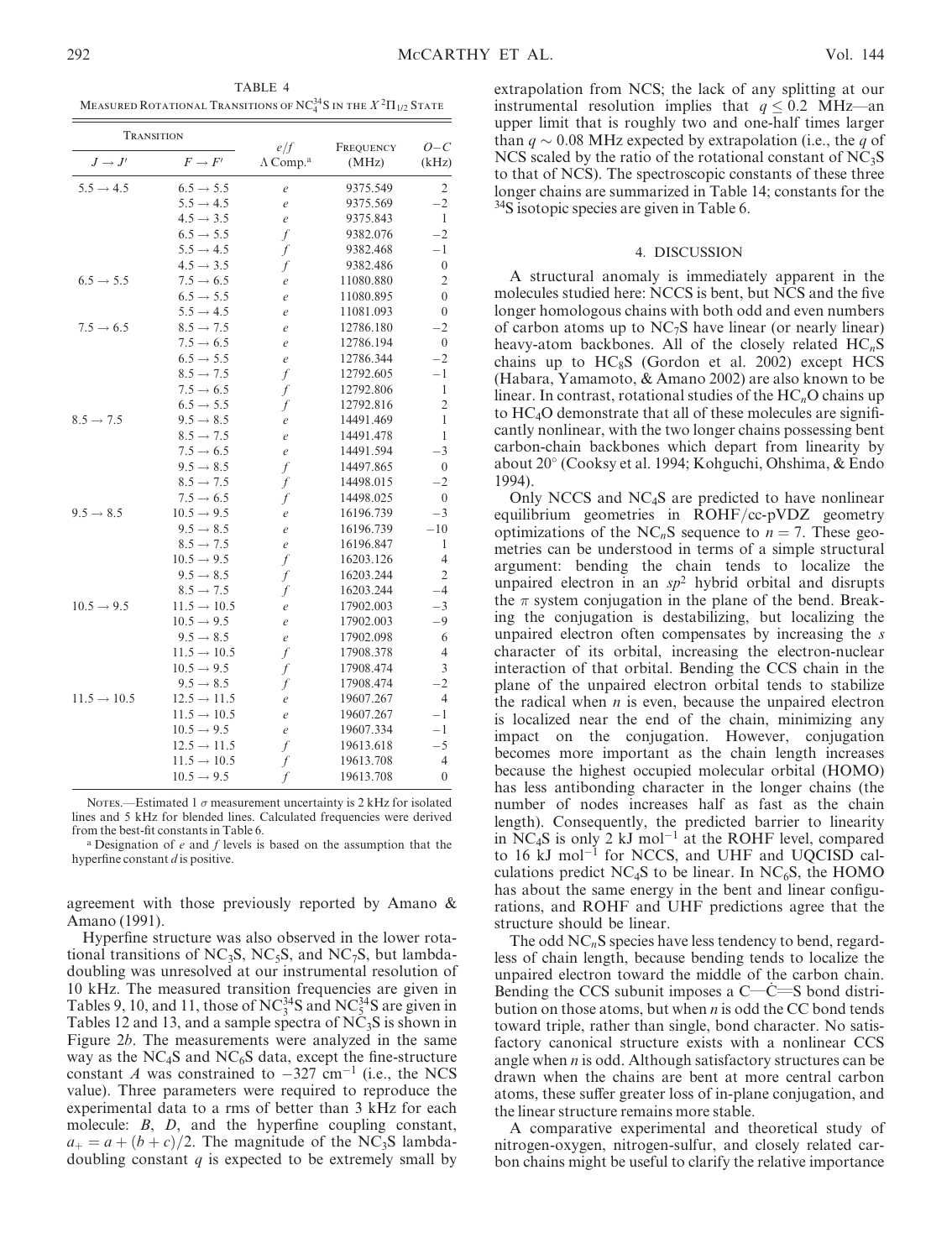| TABLE 5                                                                     |
|-----------------------------------------------------------------------------|
| SPECTROSCOPIC CONSTANTS OF NC <sub>4</sub> S AND NC <sub>6</sub> S (IN MHz) |

|                 | $NC_4S$                |                        | $NC_6S$      |                   |
|-----------------|------------------------|------------------------|--------------|-------------------|
| <b>CONSTANT</b> | Measured               | Expected               | Measured     | Expected          |
|                 | 1,328,800 <sup>a</sup> | 1,328,800 <sup>a</sup> |              |                   |
|                 | 875.28450(5)           | 848 <sup>c</sup>       | 395.55133(5) | 383 <sup>c</sup>  |
|                 | 14.2(2)                | 12.3 <sup>d</sup>      | 2.0(1)       | $1.5^e$           |
|                 | 6.413(2)               |                        | 2.787(2)     |                   |
| $10^3(p+2q)_D$  | 0.119(7)               |                        | $\cdots$     |                   |
| $a - (b + c)/2$ | 11.88(3)               | $15.4^{\circ}$         | 6.6(2)       | 10.8 <sup>c</sup> |
|                 | 18.35(7)               |                        | 9.7(5)       |                   |
|                 | $-4.06b$               |                        | $-4.06b$     |                   |

Notes.—Uncertainties (in parentheses) are 1  $\sigma$  in the last significant digit. The spin-rotation constant  $\gamma$  was constrained to zero in each fit.<br>a Constrained to HC<sub>3</sub>S value (McCarthy et al. 1997).

<sup>b</sup> Constrained to NCS value (see Table 8).

<sup>c</sup> Computed at the QCISD/cc-pVDZ level of theory (see Table 1).<br><sup>d</sup> HC<sub>5</sub>S value (Gordon et al. 2002).

 $\text{H} \cdot \text{HC}_7$ S value (Gordon et al. 2002).

that  $\pi$  conjugation, hybridization, atomic properties (e.g., radius, spin orbit), etc., play in determining molecular structure and chemical bonding. Apparently, the interplay between these effects is somewhat subtle since only NCCS is known experimentally to possess a bent ground state geometry. NCO, isovalent to NCS, has been studied by microwave and far-infrared laser magnetic resonance spectroscopy (Saito & Amano 1970; Davies & Davis 1990), but there is no comparable information on NCCO or longer chains, even though NCCO has been the subject of several theoretical (Cooksy 1995; Francisco & Liu 1997; Jursic 1999) and experimental studies (Ramsay & Winnewisser 1983; Furlan, Scheld, & Huber 1998). Laboratory studies of  $NC_nO$  and longer  $HC_nO$  chains should be possible, especially given the ready availability of precursor gases (e.g.,  $O_2$ ,  $CO$ ,  $CO_2$ ) analogous to those used here to produce strong lines of sulfur-bearing chains.

All of the new molecules here probably possess strong electronic transitions in the visible. NCS has been studied at optical wavelengths by a variety of laser techniques (Ohtoshi et al. 1984; Northrup & Sears 1990), and the  $HC_nS$ chains up to  $HC_6S$  have been studied by laser-induced fluo-

rescence by Endo and coworkers (Nakajima, Sumiyoshi, & Endo 2002). Taking into account differences in the rotational partition function and dipole moments, the present nitrogen-sulfur carbon chains are produced with comparable abundance to the  $HC_nS$  chains of the same length in our discharge source in sufficient abundance  $(>10^8$  molecules/ pulse) so that their optical spectra may be detectable with present laser techniques (i.e., cavity ringdown spectroscopy, laser-induced fluorescence, or two-color, two-photon, resonant-enhanced ionization spectroscopy).

It is also worth noting that rotational transitions from the upper fine-structure state of NCS, several hundred Kelvin above ground, are readily detected in our rotationally cold molecular beam. Rotational transitions from vibrationally excited states of diatomic and polyatomic molecules (Sanz, McCarthy, & Thaddeus, 2003, in preparation) have also been observed in the same discharge source, which suggests that relaxation between fine-structure ladders may be mediated by the same or similar relaxation processes, i.e., collisionally induced cooling. Because NCS is very close to the Hund's case (a) limit, radiative relaxation occurs on a longer timescale than

| TABLE 6                                                                                |
|----------------------------------------------------------------------------------------|
| SPECTROSCOPIC CONSTANTS OF $\rm NC_3^{34}S, NC_4^{34}S,$ and $\rm NC_5^{34}S$ (in MHz) |

|                 | NC <sub>3</sub> <sup>34</sup> S |                         | NC <sub>4</sub> <sup>34</sup> S |                    | NC <sub>5</sub> <sup>34</sup> S |                    |
|-----------------|---------------------------------|-------------------------|---------------------------------|--------------------|---------------------------------|--------------------|
| <b>CONSTANT</b> | Measured                        | Expected                | Measured                        | Expected           | Measured                        | Expected           |
|                 | $-9,820,900$ <sup>a</sup>       |                         | 1,328,800 <sup>a</sup>          |                    | $-9,820,900$ <sup>a</sup>       |                    |
|                 | 1402.3182(1)                    | $1402.3^{b}$            | 853.1818(6)                     | $853.2^{b}$        | 554.9469(8)                     | 554.9 <sup>b</sup> |
|                 | 43.2(7)                         | 44.6 <sup>b</sup>       | 14.2(4)                         | $13.5^{b}$         | 4.4(2)                          | 4.5 <sup>b</sup>   |
|                 |                                 |                         | 6.270(4)                        | $6.25^{b}$         |                                 |                    |
| $10^3(p+2q)_D$  |                                 |                         | 0.07(1)                         |                    |                                 |                    |
| $a - (b + c)/2$ |                                 |                         | 11.79(4)                        | 11.88 <sup>c</sup> | $\cdots$                        | $\cdots$           |
| $a + (b + c)/2$ | 11.44(1)                        | $11.43^c$               | $\cdots$                        | $\cdots$           | 5.75(5)                         | 5.76 <sup>c</sup>  |
|                 | $\cdots$                        | $\cdot$ $\cdot$ $\cdot$ | 18.2(1)                         | 18.35c             | $\cdots$                        | $\cdots$           |
|                 | $-4.23^{\rm a}$                 | $\cdots$                | $-4.06a$                        | $\cdots$           | $-4.23^{\rm a}$                 | $\cdots$           |

Notes.—Uncertainties (in parentheses) are 1  $\sigma$  in the last significant digit. The spin-rotation constant  $\gamma$  was constrained to 0 in each fit.

<sup>a</sup> Constrained to value of normal isotopic species.

<sup>b</sup> Scaled from normal isotopic species.

<sup>c</sup> Value measured in normal isotopic species.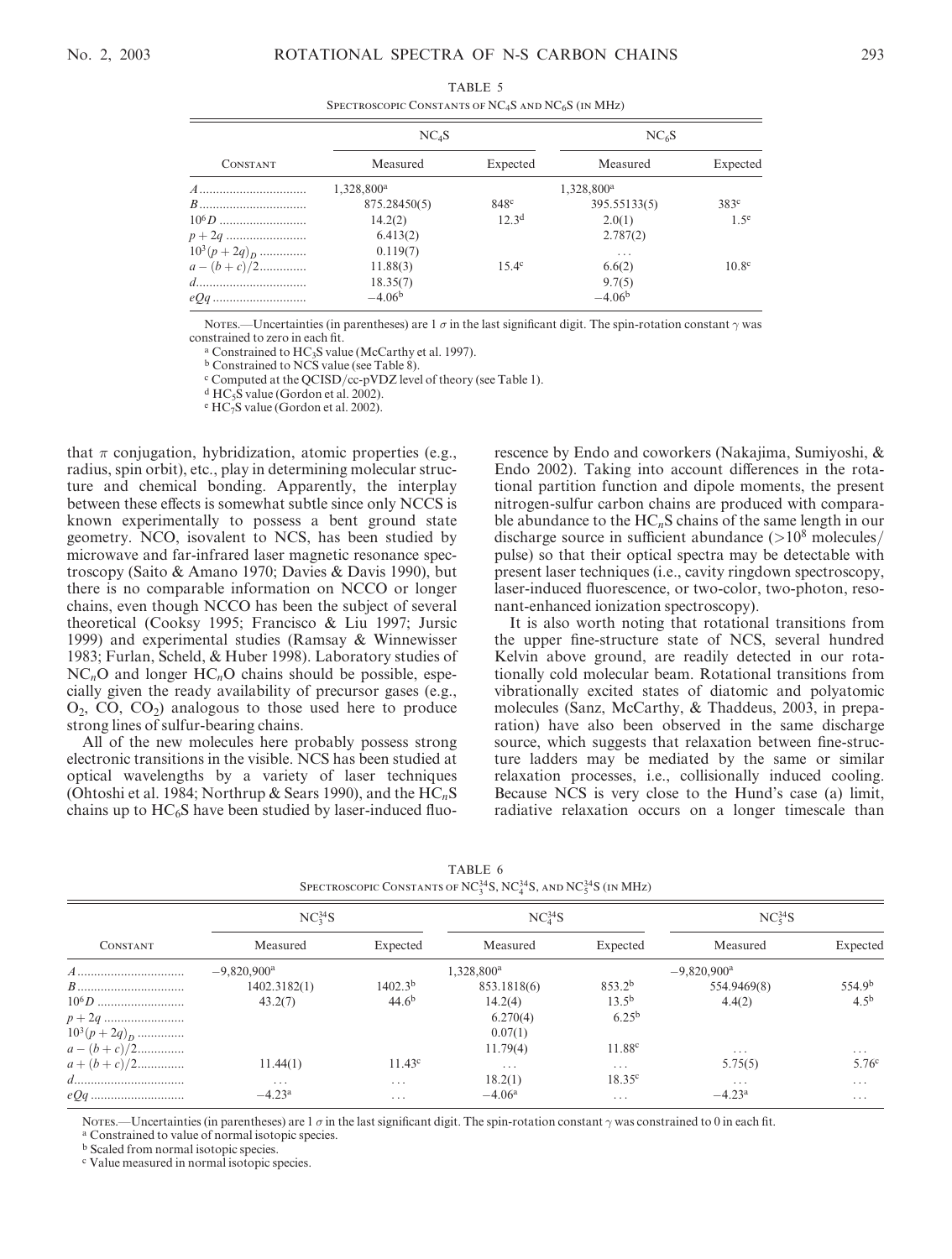TABLE 7 Measured Rotational Transitions of NCS in the  $X^2\Pi_i$  State

| <b>TRANSITION</b>     |                       |     |                                     |                    |                |
|-----------------------|-----------------------|-----|-------------------------------------|--------------------|----------------|
| $J \rightarrow J'$    | $F \to F'$            | Ω   | e/f<br>$\Lambda$ Comp. <sup>a</sup> | FREQUENCY<br>(MHz) | $O-C$<br>(kHz) |
| $1.5 \rightarrow 0.5$ | $2.5 \rightarrow 1.5$ | 1/2 | $\mathcal{C}_{\mathcal{C}}$         | 18192.892          | $\theta$       |
|                       | $1.5 \rightarrow 0.5$ |     | $\mathcal{C}_{\mathcal{C}}$         | 18200.075          | $-2$           |
|                       | $1.5 \rightarrow 1.5$ |     | $\ell$                              | 18207.414          | $-1$           |
|                       | $0.5 \rightarrow 0.5$ |     | $\ell$                              | 18211.250          | $\overline{2}$ |
|                       | $1.5 \rightarrow 1.5$ |     | f                                   | 18439.249          | $\mathbf{1}$   |
|                       | $2.5 \rightarrow 1.5$ |     | f                                   | 18476.982          | $-1$           |
|                       | $0.5 \rightarrow 0.5$ |     | f                                   | 18490.134          | $-2$           |
|                       | $1.5 \rightarrow 0.5$ |     | $\overline{f}$                      | 18510.427          | $\overline{2}$ |
| $2.5 \rightarrow 1.5$ | $3.5 \rightarrow 2.5$ | 1/2 | $\mathcal{C}_{\mathcal{C}}$         | 30422.628          | 1              |
|                       | $2.5 \rightarrow 1.5$ |     | $\ell$                              | 30424.061          | $-2$           |
|                       | $1.5 \rightarrow 0.5$ |     | $\ell$                              | 30426.922          | 1              |
|                       | $3.5 \rightarrow 2.5$ |     | $\ell$                              | 30703.702          | $\mathbf{1}$   |
|                       | $2.5 \rightarrow 1.5$ |     | f                                   | 30710.346          | $-1$           |
|                       | $1.5 \rightarrow 0.5$ |     | f                                   | 30710.994          | $-1$           |
| $2.5 \rightarrow 1.5$ | $3.5 \rightarrow 2.5$ | 3/2 | $\ell$                              | 30497.135          | $-3$           |
|                       | $3.5 \rightarrow 2.5$ |     | f                                   | 30497.155          | 3              |
|                       | $2.5 \rightarrow 1.5$ |     | $\ell$                              | 30505.691          | $-2$           |
|                       | $2.5 \rightarrow 1.5$ |     | f                                   | 30505.709          | $\overline{2}$ |
|                       | $1.5 \rightarrow 0.5$ |     | $\ell$                              | 30512.180          | $-3$           |
|                       | $1.5 \rightarrow 0.5$ |     |                                     | 30512.200          | 3              |

Notes.—Estimated 1  $\sigma$  measurement uncertainty: 2 kHz, except for the rotational transitions in the  $\Omega = 3/2$  ladder, whose estimated uncertainties are 5 kHz. Calculated frequencies were derived from the best-fit constants in Table 8.

a Designation of  $e$  and  $f$  levels is based on the assumption that the sign of the hyperfine constant  $d$  is positive.

molecular expansion (of order 1 ms) and therefore is probably negligible. Recently, Kim, Habara, & Yamamoto (2002) detected rotational transitions from both fine-structure ladders of isovalent HCCS using a similar spectrometer to ours. Rotational transitions from the upper fine-structure level of C<sub>6</sub>H ( $^2\Pi_{1/2}$ ;  $A_{\text{SO}} = 15 \text{ cm}^{-1}$ ) have also been observed in this laboratory, but the lines are quite weak, possibly owing to a shorter radiative lifetime. It is unclear if hyperfine-split lines from higherlying fine-structure ladders of other molecules can now be observed in our molecular beam; radicals with  ${}^{2}\Pi$ 

TABLE 8 Spectroscopic Constants of NCS (in MHz)

| Constant              | This Work          | Amano & Amano 1991 |
|-----------------------|--------------------|--------------------|
|                       | $-9,820,900^a$     | $-9,820,900$       |
|                       | 6106.6243(7)       | 6106.62162(25)     |
| $10^{6}D$             | 1769(52)           | 1769.51(17)        |
| $\gamma_{\text{eff}}$ | $-3632.56^{\rm a}$ | $-3632.56(11)$     |
| $p + 2q$              | 278.916(4)         | 278.994(31)        |
| $10^3(p+2q)_p$        | $-2.9(3)$          | $-1.4874(87)$      |
| $q$                   | $-0.35818a$        | $-0.35818(37)$     |
| $a$                   | 28.313(3)          |                    |
| $b$                   | 5.2(10)            |                    |
|                       | $-7.256(7)$        |                    |
|                       | 39.238(3)          |                    |
| $a + (b + c)/2$       | .                  | 26.06(23)          |
| $eOq$                 | $-4.063(4)$        | $-3.26(83)$        |
|                       |                    |                    |

NOTE.—Uncertainties (in parentheses) are  $1 \sigma$  in the last significant digit. <sup>a</sup> Fixed to value derived from millimeter-wave study (Amano & Amano 1991).

TABLE 9 Measured Rotational Transitions of NC3S in the  $X^2\Pi_{3/2}$  State

| <b>TRANSITION<sup>a</sup></b> |                       | FREQUENCY | 0-C            |
|-------------------------------|-----------------------|-----------|----------------|
| $J \rightarrow J'$            | $F \to F'$            | (MHz)     | (kHz)          |
| $2.5 \rightarrow 1.5$         | $3.5 \rightarrow 2.5$ | 7193.206  | 6              |
| $3.5 \rightarrow 2.5$         | $4.5 \rightarrow 3.5$ | 10071.864 | $\theta$       |
|                               | $3.5 \rightarrow 2.5$ | 10073.333 | 7              |
|                               | $2.5 \rightarrow 1.5$ | 10075.025 | 7              |
| $4.5 \rightarrow 3.5$         | $5.5 \rightarrow 4.5$ | 12950.140 | $-2$           |
|                               | $4.5 \rightarrow 3.5$ | 12950.988 | $-2$           |
|                               | $3.5 \rightarrow 2.5$ | 12951.922 | $\Omega$       |
| $5.5 \rightarrow 4.5$         | $6.5 \rightarrow 5.5$ | 15828 262 | $-2$           |
|                               | $5.5 \rightarrow 4.5$ | 15828.820 | 1              |
|                               | $4.5 \rightarrow 3.5$ | 15829.415 | $-1$           |
| $6.5 \rightarrow 5.5$         | $7.5 \rightarrow 6.5$ | 18706.308 | $\overline{2}$ |
|                               | $6.5 \rightarrow 5.5$ | 18706.701 | $\overline{2}$ |
|                               | $5.5 \rightarrow 4.5$ | 18707.118 | $\overline{2}$ |
| $7.5 \rightarrow 6.5$         | $8.5 \rightarrow 7.5$ | 21584.304 | 1              |
|                               | $7.5 \rightarrow 6.5$ | 21584.596 | $\theta$       |
|                               | $6.5 \rightarrow 5.5$ | 21584.900 | $-4$           |
| $8.5 \rightarrow 7.5$         | $9.5 \rightarrow 8.5$ | 24462.270 | $\overline{2}$ |
|                               | $8.5 \rightarrow 7.5$ | 24462.497 | 1              |
|                               | $7.5 \rightarrow 6.5$ | 24462.730 | $-3$           |

NOTES.—Estimated 1  $\sigma$  measurement uncertainty: 2 kHz, except for the lowest two rotational transitions, whose estimated uncertainties are 5 kHz. Calculated frequencies were derived from the best-fit constants in Table 14.

<sup>a</sup> Lambda-doubling unresolved in the  ${}^{2}$  $\Pi_{3/2}$  fine-structure ladder.

TABLE 10 MEASURED ROTATIONAL TRANSITIONS OF NC<sub>5</sub>S IN THE  $X^2\Pi_{3/2}$  State

| <b>TRANSITION<sup>a</sup></b> |                         | FREQUENCY | $O-C$            |
|-------------------------------|-------------------------|-----------|------------------|
| $J \rightarrow J'$            | $F \to F'$              | (MHz)     | (kHz)            |
| $5.5 \rightarrow 4.5$         | $6.5 \rightarrow 5.5$   | 6258.839  | $\theta$         |
|                               | $5.5 \rightarrow 4.5$   | 6259.049  | $-2$             |
|                               | $4.5 \rightarrow 3.5$   | 6259.413  | 3                |
| $6.5 \rightarrow 5.5$         | $7.5 \rightarrow 6.5$   | 7396.894  | $\overline{2}$   |
|                               | $6.5 \rightarrow 5.5$   | 7397.046  | $-2$             |
|                               | $5.5 \rightarrow 4.5$   | 7397.292  | $\overline{2}$   |
| $7.5 \rightarrow 6.5$         | $8.5 \rightarrow 7.5$   | 8534.929  | $\theta$         |
|                               | $7.5 \rightarrow 6.5$   | 8535.048  | $\mathbf{1}$     |
|                               | $6.5 \rightarrow 5.5$   | 8535.221  | $-1$             |
| $8.5 \rightarrow 7.5$         | $9.5 \rightarrow 8.5$   | 9672.956  | $\overline{2}$   |
|                               | $8.5 \rightarrow 7.5$   | 9673.048  | $\theta$         |
|                               | $7.5 \rightarrow 6.5$   | 9673.179  | $-1$             |
| $9.5 \rightarrow 8.5$         | $10.5 \rightarrow 9.5$  | 10810.972 | $\theta$         |
|                               | $9.5 \rightarrow 8.5$   | 10811.048 | $\theta$         |
|                               | $8.5 \rightarrow 7.5$   | 10811.151 | $-1$             |
| $10.5 \rightarrow 9.5$        | $11.5 \rightarrow 10.5$ | 11948.985 | $\Omega$         |
|                               | $10.5 \rightarrow 9.5$  | 11949.049 | 1                |
|                               | $9.5 \rightarrow 8.5$   | 11949.131 | $\theta$         |
| $11.5 \rightarrow 10.5$       | $12.5 \rightarrow 11.5$ | 13086.995 | 1                |
|                               | $11.5 \rightarrow 10.5$ | 13087.045 | $-2$             |
|                               | $10.5 \rightarrow 9.5$  | 13087.116 | 1                |
| $12.5 \rightarrow 11.5$       | $13.5 \rightarrow 12.5$ | 14225.000 | $\boldsymbol{0}$ |
|                               | $12.5 \rightarrow 11.5$ | 14225.046 | $\mathbf{1}$     |
|                               | $11.5 \rightarrow 10.5$ | 14225.101 | $-1$             |
| $13.5 \rightarrow 12.5$       | $14.5 \rightarrow 13.5$ | 15363.004 | 1                |
|                               | $13.5 \rightarrow 12.5$ | 15363.042 | $\theta$         |
|                               | $12.5 \rightarrow 11.5$ | 15363.089 | $-1$             |
|                               |                         |           |                  |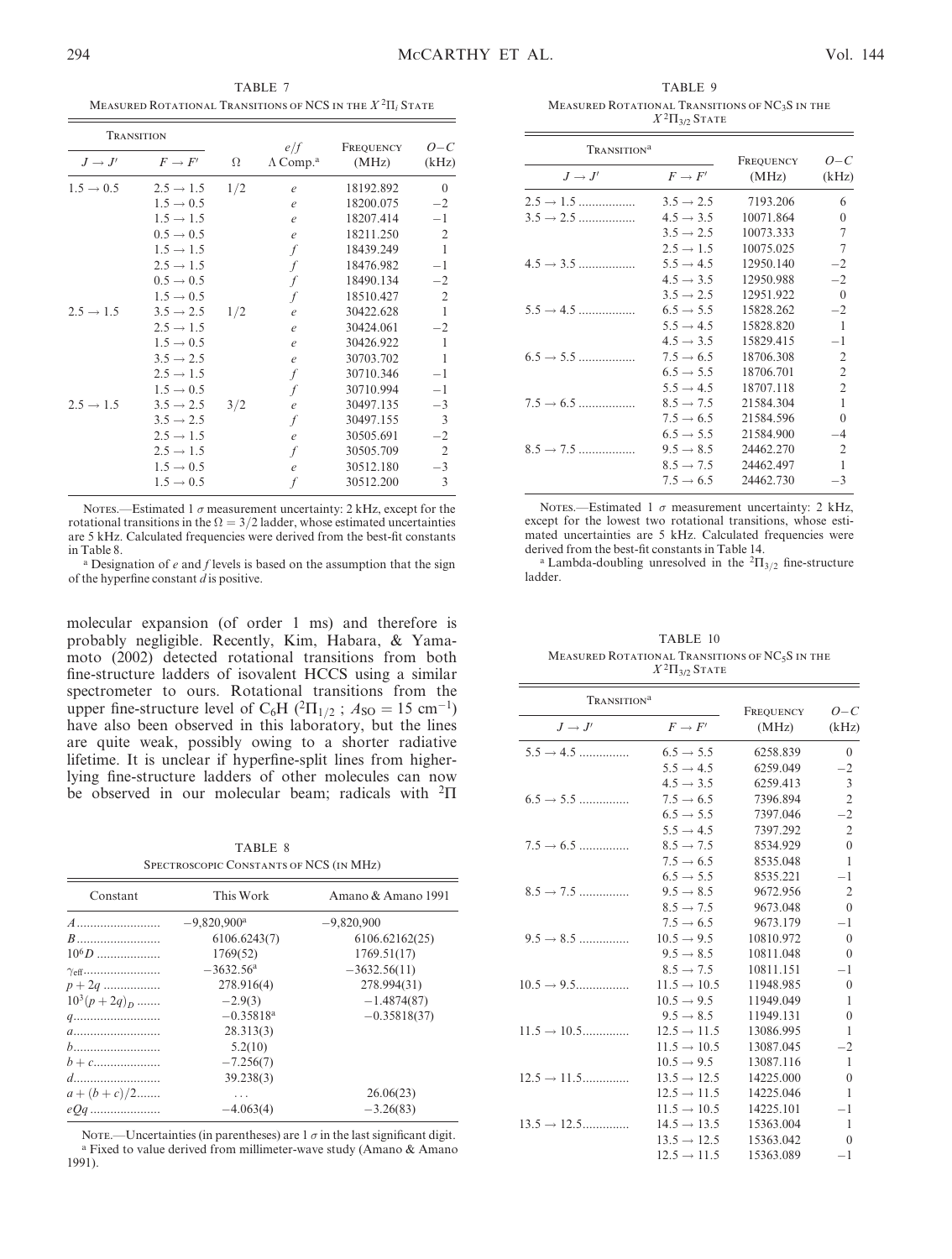TABLE 10—Continued

| <b>TRANSITION<sup>a</sup></b> | FREQUENCY               | 0-C       |          |
|-------------------------------|-------------------------|-----------|----------|
| $J \rightarrow J'$            | $F \to F'$              | (MHz)     | (kHz)    |
| $14.5 \rightarrow 13.5$       | $15.5 \rightarrow 14.5$ | 16501.003 | $\theta$ |
|                               | $14.5 \rightarrow 13.5$ | 16501.037 | $\Omega$ |
|                               | $13.5 \rightarrow 12.5$ | 16501.077 | $-2$     |
| $15.5 \rightarrow 14.5$       | $16.5 \rightarrow 15.5$ | 17639.001 | $\theta$ |
|                               | $15.5 \rightarrow 14.5$ | 17639.029 | $-2$     |
|                               | $14.5 \rightarrow 13.5$ | 17639.066 | $-1$     |
| $16.5 \rightarrow 15.5$       | $17.5 \rightarrow 16.5$ | 18776.996 | $\theta$ |
|                               | $16.5 \rightarrow 15.5$ | 18777.022 | $\Omega$ |
|                               | $15.5 \rightarrow 14.5$ | 18777.054 | $\Omega$ |
| $17.5 \rightarrow 16.5$       | $18.5 \rightarrow 17.5$ | 19914.990 | 1        |
|                               | $17.5 \rightarrow 16.5$ | 19915.014 | 2        |
|                               | $16.5 \rightarrow 15.5$ | 19915.039 | $-1$     |
| $18.5 \rightarrow 17.5$       | $19.5 \rightarrow 18.5$ | 21052.980 | 1        |
|                               | $18.5 \rightarrow 17.5$ | 21053.002 | 1        |
|                               | $17.5 \rightarrow 16.5$ | 21053.024 | $^{-2}$  |

NOTES.—Estimated 1  $\sigma$  measurement uncertainty is 2 kHz. Calculated frequencies were derived from the best-fit constants in Table 14.

<sup>a</sup> Lambda-doubling unresolved in the  ${}^{2}\Pi_{3/2}$  fine-structure ladder.

electronic ground states and comparably large spin-orbit coupling constants to NCS and HCCS would appear to be good candidates for further study.

Members of the  $NC_nS$  family are also good candidates for detection by radio astronomers. NCS is highly polar, and we calculate that NCCS and longer chains are equally

Measured Rotational Transitions of NC7S in the  $X^2\Pi_{3/2}$  State

| <b>TRANSITION<sup>a</sup></b> |                         | FREQUENCY | $O-C$          |
|-------------------------------|-------------------------|-----------|----------------|
| $J \rightarrow J'$            | $F \to F'$              | (MHz)     | (kHz)          |
| $15.5 \rightarrow 14.5$       | $16.5 \rightarrow 15.5$ | 8834.061  | $\theta$       |
|                               | $15.5 \rightarrow 14.5$ | 8834.072  | $\theta$       |
|                               | $14.5 \rightarrow 13.5$ | 8834.092  | $\Omega$       |
| $16.5 \rightarrow 15.5$       | $17.5 \rightarrow 16.5$ | 9404.000  | $-1$           |
|                               | $16.5 \rightarrow 15.5$ | 9404.013  | $\overline{2}$ |
|                               | $15.5 \rightarrow 14.5$ | 9404.028  | $\theta$       |
| $17.5 \rightarrow 16.5$       | $18.5 \rightarrow 17.5$ | 9973.940  | $\theta$       |
|                               | $17.5 \rightarrow 16.5$ | 9973.952  | 3              |
|                               | $16.5 \rightarrow 15.5$ | 9973.963  | $-1$           |
| $18.5 \rightarrow 17.5$       | $19.5 \rightarrow 18.5$ | 10543.879 | $\theta$       |
|                               | $18.5 \rightarrow 17.5$ | 10543.888 | $\mathbf{1}$   |
|                               | $17.5 \rightarrow 16.5$ | 10543.897 | $-3$           |
| $19.5 \rightarrow 18.5$       | $20.5 \rightarrow 19.5$ | 11113.816 | $-1$           |
|                               | $19.5 \rightarrow 18.5$ | 11113.827 | $\overline{2}$ |
|                               | $18.5 \rightarrow 17.5$ | 11113.835 | $-1$           |
| $20.5 \rightarrow 19.5$       | $21.5 \rightarrow 20.5$ | 11683.754 | $\theta$       |
|                               | $20.5 \rightarrow 19.5$ | 11683.763 | $\overline{2}$ |
|                               | $19.5 \rightarrow 18.5$ | 11683.772 | $\theta$       |
| $21.5 \rightarrow 20.5$       | $22.5 \rightarrow 21.5$ | 12253.690 | $-1$           |
|                               | $21.5 \rightarrow 20.5$ | 12253.698 | $\theta$       |
|                               | $20.5 \rightarrow 19.5$ | 12253.708 | 1              |

NOTES.—Estimated 1  $\sigma$  measurement uncertainty is 2 kHz. Calculated frequencies were derived from the bestfit constants in Table 14.

TABLE 12 MEASURED ROTATIONAL TRANSITIONS OF NC<sup>34</sup>S IN THE  $X^2\Pi_{3/2}$  State

| <b>TRANSITION</b> <sup>a</sup> |                       | FREQUENCY | 0-C      |
|--------------------------------|-----------------------|-----------|----------|
| $J \rightarrow J'$             | $F \to F'$            | (MHz)     | (kHz)    |
| $3.5 \rightarrow 2.5$          | $4.5 \rightarrow 3.5$ | 9813.866  | 0        |
|                                | $3.5 \rightarrow 2.5$ | 9815.335  | 7        |
|                                | $2.5 \rightarrow 1.5$ | 9817.022  | 0        |
| $4.5 \rightarrow 3.5$          | $5.5 \rightarrow 4.5$ | 12618.428 | $-3$     |
|                                | $4.5 \rightarrow 3.5$ | 12619.281 | 3        |
|                                | $3.5 \rightarrow 2.5$ | 12620.210 | $-2$     |
| $5.5 \rightarrow 4.5$          | $6.5 \rightarrow 5.5$ | 15422.838 | $-1$     |
|                                | $5.5 \rightarrow 4.5$ | 15423.396 | 1        |
|                                | $4.5 \rightarrow 3.5$ | 15423.993 | 1        |
| $7.5 \rightarrow 6.5$          | $8.5 \rightarrow 7.5$ | 21031.454 | 1        |
|                                | $7.5 \rightarrow 6.5$ | 21031.748 | 1        |
|                                | $6.5 \rightarrow 5.5$ | 21032.052 | $-3$     |
| $8.5 \rightarrow 7.5$          | $9.5 \rightarrow 8.5$ | 23835.710 | 3        |
|                                | $8.5 \rightarrow 7.5$ | 23835.934 | $\Omega$ |
|                                | $7.5 \rightarrow 6.5$ | 23836.169 | $-3$     |

NOTES.— Estimated 1  $\sigma$  measurement uncertainty: 2 kHz, except for the lowest rotational transition, whose estimated uncertainty is 5 kHz. Calculated frequencies were derived from the best-fit constants in Table 6.

<sup>a</sup> Lambda-doubling unresolved in the  ${}^{2} \Pi_{3/2}$  finestructure ladder.

polar or more so, with dipole moments ranging from 2 D to almost 4 D (see Table 1). The closely related  $C_nS$  and  $C_nN$ chains up to  $C_3S$  and  $C_5N$  are well-known astronomical molecules, as are the simple nitrogen-sulfur molecules NS and HNCS, implying that with dedicated searches other TABLE 11 nitrogen-sulfur carbon chains might be detected in rich

TABLE 13 Measured Rotational Transitions of  $NC_5^{34}$ S in the  $X^2\Pi_{3/2}$  State

| <b>TRANSITION<sup>a</sup></b> |                         | FREQUENCY | 0-C            |
|-------------------------------|-------------------------|-----------|----------------|
| $J \to J'$                    | $F \to F'$              | (MHz)     | (kHz)          |
| $9.5 \rightarrow 8.5$         | $10.5 \rightarrow 9.5$  | 10543.309 | $\Omega$       |
|                               | $9.5 \rightarrow 8.5$   | 10543.385 | $\mathbf{0}$   |
|                               | $8.5 \rightarrow 7.5$   | 10543.489 | 1              |
| $10.5 \rightarrow 9.5$        | $11.5 \rightarrow 10.5$ | 11653.145 | $-2$           |
|                               | $10.5 \rightarrow 9.5$  | 11653.210 | $\theta$       |
|                               | $9.5 \rightarrow 8.5$   | 11653.294 | $\overline{2}$ |
| $11.5 \rightarrow 10.5$       | $12.5 \rightarrow 11.5$ | 12762.980 | $-1$           |
|                               | $11.5 \rightarrow 10.5$ | 12763.034 | $\Omega$       |
|                               | $10.5 \rightarrow 9.5$  | 12763.101 | $-1$           |
| $12.5 \rightarrow 11.5$       | $13.5 \rightarrow 12.5$ | 13872.812 | $\theta$       |
|                               | $12.5 \rightarrow 11.5$ | 13872.856 | $-1$           |
|                               | $11.5 \rightarrow 10.5$ | 13872.912 | $-2$           |
| $13.5 \rightarrow 12.5$       | $14.5 \rightarrow 13.5$ | 14982.642 | $\overline{2}$ |
|                               | $13.5 \rightarrow 12.5$ | 14982.678 | $-1$           |
|                               | $12.5 \rightarrow 11.5$ | 14982.727 | $\mathbf{0}$   |
| $14.5 \rightarrow 13.5$       | $15.5 \rightarrow 14.5$ | 16092.468 | $\overline{2}$ |
|                               | $14.5 \rightarrow 13.5$ | 16092.499 | $\theta$       |
|                               | $13.5 \rightarrow 12.5$ | 16092.540 | $^{-1}$        |
|                               |                         |           |                |

NOTES.—Estimated 1  $\sigma$  measurement uncertainty is 2 kHz. Calculated frequencies were derived from the bestfit constants in Table 6.

<sup>a</sup> Lambda-doubling unresolved in the  ${}^{2} \Pi_{3/2}$  finestructure ladder.

<sup>&</sup>lt;sup>a</sup> Lambda-doubling unresolved in the  ${}^{2}$  $\Pi_{3/2}$  finestructure ladder.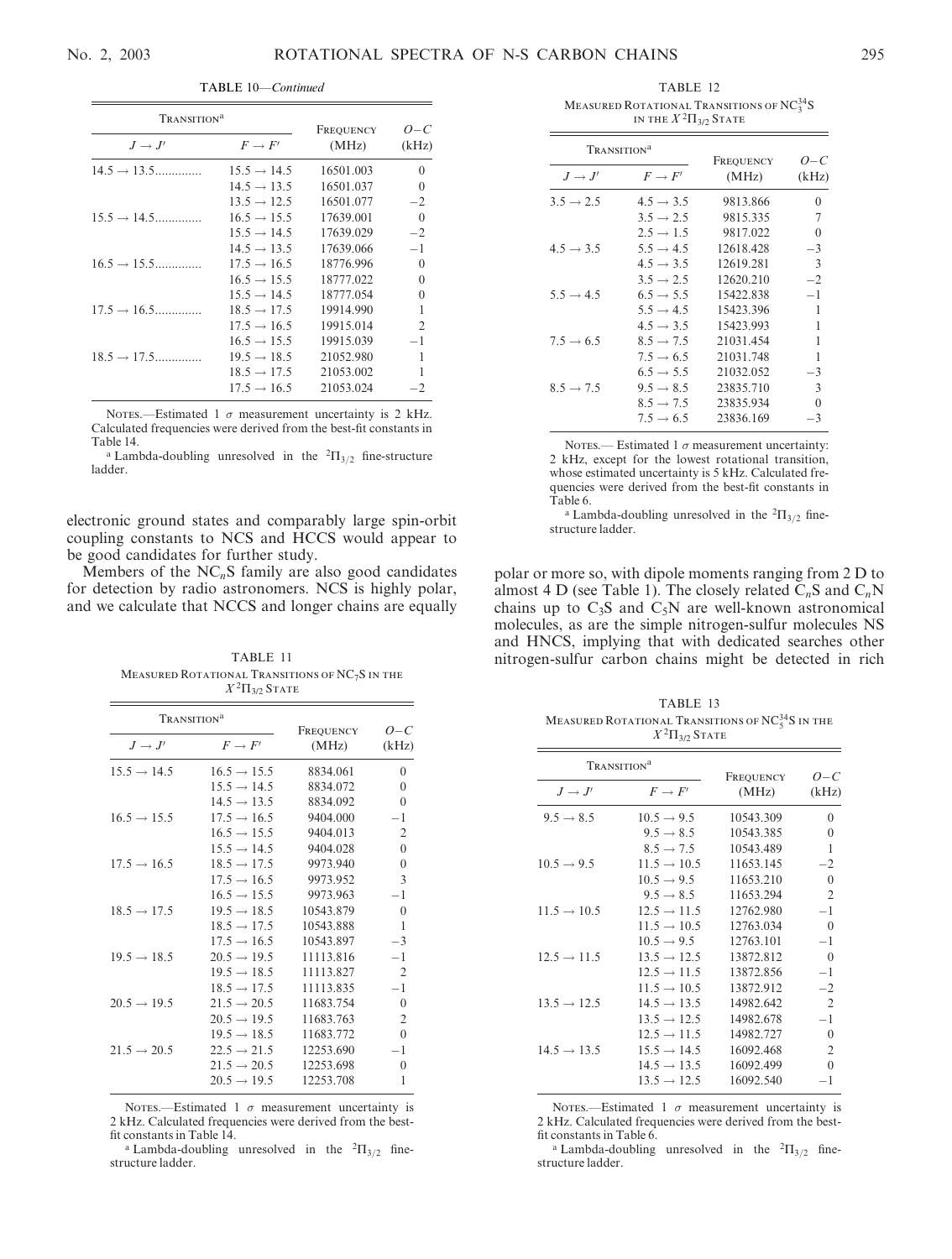TABLE 14 Spectroscopic Constants of NC3S, NC5S, and NC7S (in MHz)

|                 | NC <sub>3</sub> S         |                   | NC <sub>5</sub> S    |                  | NC <sub>7</sub> S    |                  |
|-----------------|---------------------------|-------------------|----------------------|------------------|----------------------|------------------|
| <b>CONSTANT</b> | Measured                  | Expected          | Measured             | Expected         | Measured             | Expected         |
|                 | $-9.820.900$ <sup>a</sup> |                   | $-9.820.900^{\circ}$ |                  | $-9.820.900^{\circ}$ |                  |
|                 | 1439.18582(8)             | 1395 <sup>b</sup> | 569.03617(3)         | $551^{b}$        | 284.97883(6)         | $275.8^{b}$      |
| $10^6 D$        | 45.8(8)                   | 47 <sup>c</sup>   | 4.68(7)              | 3.1 <sup>e</sup> | 0.89(8)              | 1.0 <sup>t</sup> |
| $a + (b + c)/2$ | 11.429(8)                 | 9.0 <sup>b</sup>  | 5.76(2)              | $6.1^{b}$        | 2.9(1)               | 3 <sup>g</sup>   |
| $eOq$           | $-4.23(2)$                |                   | $-4.23d$             |                  | $-4.23d$             |                  |

NOTE.—Uncertainties (in parentheses) are  $1 \sigma$  in the last significant digit.

<sup>a</sup> Constrained to NCS value.

 $b$  Computed at the QCISD/cc-pVDZ level of theory.<br>  $c$  HC<sub>4</sub>S value (Hirahara et al. 1994).

<sup>d</sup> Constrained to NC<sub>3</sub>S value.<br><sup>e</sup> HC<sub>6</sub>S value (Gordon et al. 2002).<br><sup>f</sup> HC<sub>8</sub>S value (Gordon et al. 2002).<br><sup>g</sup> Extrapolated from shorter NC<sub>n</sub>S chains.

interstellar and circumstellar sources.  $C_2S$  (Saito et al. 1987) and C3S (Yamamoto et al. 1987), for example, were shown to be the carriers of strong unidentified astronomical lines in IRC +10216 (Suzuki et al. 1984; Kaifu et al. 1987), the same source where strong lines of  $C_3N$  were also found by Guélin

TABLE 15 Calculated Rotational Transitions of NCS in the  $X^2\Pi_{3/2}$  State in the 3 mm Band

| <b>TRANSITION</b>      |                         | e/f                          | FREQUENCY |
|------------------------|-------------------------|------------------------------|-----------|
| $J \rightarrow J'$     | $F \to F'$              | $\Lambda$ Comp. <sup>a</sup> | (MHz)     |
| $6.5 \rightarrow 5.5$  | $7.5 \rightarrow 6.5$   | $\ell$                       | 79300.46  |
|                        |                         | f                            | 79300.56  |
|                        | $6.5 \rightarrow 5.5$   | $\ell$                       | 79301.41  |
|                        |                         | f                            | 79301.51  |
|                        | $5.5 \rightarrow 4.5$   | $\ell$                       | 79302.23  |
|                        |                         | f                            | 79302.33  |
| $7.5 \rightarrow 6.5$  | $8.5 \rightarrow 7.5$   | $\mathfrak{e}$               | 91500.07  |
|                        |                         | f                            | 91500.20  |
|                        | $7.5 \rightarrow 6.5$   | $\mathfrak{e}$               | 91500.77  |
|                        |                         | f                            | 91500.90  |
|                        | $6.5 \rightarrow 5.5$   | $\boldsymbol{e}$             | 91501.38  |
|                        |                         | f                            | 91501.51  |
| $8.5 \rightarrow 7.5$  | $9.5 \rightarrow 8.5$   | e                            | 103699.30 |
|                        |                         | f                            | 103699.47 |
|                        | $8.5 \rightarrow 7.5$   | $\mathfrak{e}$               | 103699.84 |
|                        |                         | f                            | 103700.00 |
|                        | $7.5 \rightarrow 6.5$   | $\mathfrak{e}$               | 103700.32 |
|                        |                         | f                            | 103700.48 |
| $9.5 \rightarrow 8.5$  | $10.5 \rightarrow 9.5$  | $\mathfrak{e}$               | 115898.14 |
|                        |                         | f                            | 115898.35 |
|                        | $9.5 \rightarrow 8.5$   | $\mathcal{C}_{0}$            | 115898.57 |
|                        |                         | f                            | 115898.77 |
|                        | $8.5 \rightarrow 7.5$   | $\mathfrak{e}$               | 115898.95 |
|                        |                         | f                            | 115899.16 |
| $10.5 \rightarrow 9.5$ | $11.5 \rightarrow 10.5$ | $\boldsymbol{e}$             | 128096.56 |
|                        |                         | f                            | 128096.81 |
|                        | $10.5 \rightarrow 9.5$  | $\mathfrak{e}$               | 128096.90 |
|                        |                         | f                            | 128097.15 |
|                        | $9.5 \rightarrow 8.5$   | $\mathcal{C}_{\mathcal{C}}$  | 128097.21 |
|                        |                         | f                            | 128097.46 |

NOTE.—Estimated 1  $\sigma$  uncertainties are 1 ppm or less.

 $a$  Designation of  $e$  and  $f$  levels is based on the assumption that the hyperfine constant  $d$  is positive.

& Thaddeus (1977). In TMC-1, the same two carbon-sulfur chains are surprisingly abundant (Hirahara et al. 1992), and the  $C_3N/HC_3N$  ratio there of about 0.1 is comparable to that in  $IRC +10216$ . With the spectroscopic constants listed in Tables 5, 8, and 14, the astronomically most interesting lines to radio astronomers can be calculated to better than 1  $km s<sup>-1</sup>$  in equivalent radial velocity up to 100 GHz for all but the longest two chains here (NC<sub>6</sub>S and NC<sub>7</sub>S); for these, the radio lines can be predicted to the same level of accuracy up to 50 GHz. To assist radio astronomical searches we have also tabulated in Tables 15 and 16 the stronger

TABLE 16 Calculated Rotational Transitions OF NC<sub>3</sub>S IN THE  $X^2\Pi_{3/2}$  State in the 3 mm Band

| Transition                                            | Frequency<br>(MHz) |
|-------------------------------------------------------|--------------------|
|                                                       | 73384.69           |
|                                                       | 76262.27           |
|                                                       | 79139.82           |
|                                                       | 82017.34           |
|                                                       | 84894.83           |
|                                                       | 87772.28           |
|                                                       | 90649.70           |
|                                                       | 93527.09           |
|                                                       | 96404.44           |
| $34.5 \rightarrow 33.5 \dots \dots \dots \dots \dots$ | 99281.76           |
|                                                       | 102159.04          |
|                                                       | 105036.27          |
|                                                       | 107913.47          |
|                                                       | 110790.63          |
|                                                       | 113667.74          |
| $40.5 \rightarrow 39.5 \dots \dots \dots \dots \dots$ | 116544.83          |
|                                                       | 119421.84          |
|                                                       | 122298.82          |
| $43.5 \rightarrow 42.5 \dots \dots \dots \dots \dots$ | 125175.76          |
| $44.5 \rightarrow 43.5 \dots $                        | 128052.64          |
|                                                       | 130929.48          |
| $46.5 \rightarrow 45.5 \dots \dots \dots \dots \dots$ | 133806.27          |

NOTE.—Estimated 1  $\sigma$  uncertainties are 1 ppm or less. Hyperfine structure has not been included since the splittings are less than 0.1 km  $\rm s^{-1}.$